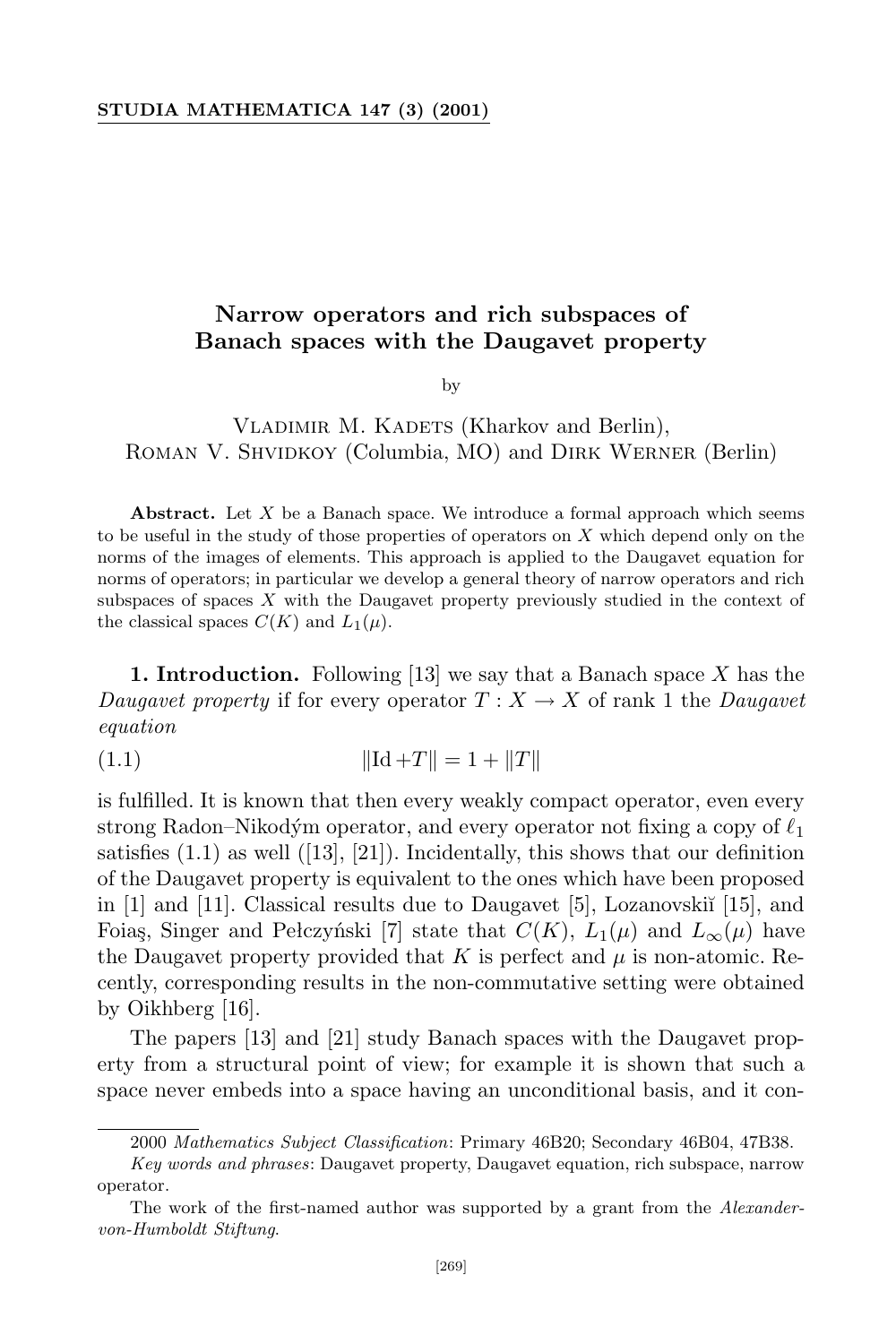tains (many) subspaces isomorphic to  $\ell_1$ . Also, hereditary properties of the Daugavet property are established there.

Returning to the classical spaces  $C(K)$  and  $L_1(\mu)$  we mention that a different approach to (1.1) on these spaces was launched earlier in [12] and [17]. These papers study a duality between certain operators, called *narrow operators*, and certain subspaces, called *rich subspaces*, of such spaces. (For the definitions, which differ in the two cases, see Section 2.) One of the key features of this approach is that the concept of a narrow operator on *C*(*K*) or  $L_1(\mu)$ , which makes sense for operators from these spaces into an arbitrary range space, only depends on the values  $||Tx||$ , but not on the images  $Tx$ themselves.

The idea of the present paper is to introduce narrow operators and rich subspaces in general. In Section 2 we propose a formalism in order to deal with those properties of an operator which depend only on the norms of the images of elements. We define corresponding equivalence classes and their formal sums and differences, which is reminiscent of certain procedures in the theory of operator ideals. Then, in Section 3 we introduce and study narrow operators on Banach spaces with the Daugavet property. We show, in particular, that strong Radon–Nikodym´ operators are narrow and that narrow operators mapping *X* to itself satisfy (1.1). In Section 4 we prove that operators not fixing a copy of  $\ell_1$  are narrow, thus extending a result from [21]. To do so we need an extension of a theorem due to Rosenthal characterising separable Banach spaces that fail to contain isomorphic copies of  $\ell_1$  (Theorem 4.3), which seems to be of independent interest.

Section 5 deals with rich subspaces. As in the classical case of *C*(*K*) or  $L_1(\mu)$ , a closed subspace  $Y \subset X$  is called rich if the quotient map  $q: X \to Y$ *X/Y* is narrow. One of the main results here is that the Daugavet property passes to rich subspaces, which leads to new hereditary properties. We also study a related class of subspaces which we term wealthy. What looks like a quibble of words is another main result from Section 5: a subspace is rich if and only if it is wealthy. In fact, we also need to deal with a slightly more general class of operators called strong Daugavet operators. It turns out that there are strong Daugavet operators which are not narrow; an example to this effect is presented in Section 6.

As for notation, we denote the closed unit ball of a Banach space by  $B(X)$  and its unit sphere by  $S(X)$ . The slice of  $B(X)$  determined by a functional  $x^* \in S(X^*)$  and  $\varepsilon > 0$  is the set

$$
S(x^*, \varepsilon) = \{ x \in B(X) : x^*(x) \ge 1 - \varepsilon \}.
$$

We shall repeatedly make use of the following characterisation of the Daugavet property in terms of slices or weakly open sets from [13, Lemma 2.2] and [21, Lemma 2.2] respectively.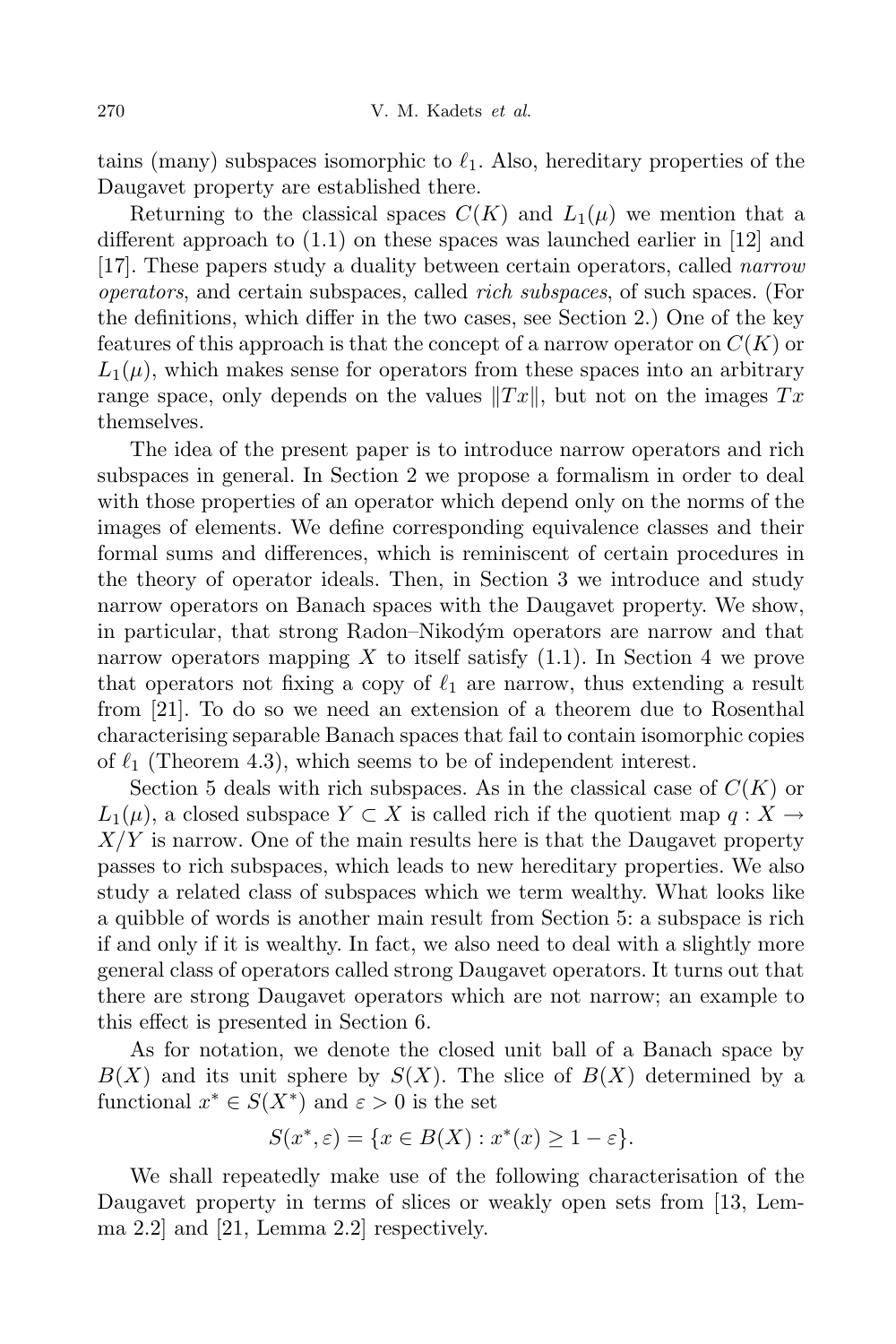Lemma 1.1. *The following assertions are equivalent*:

(i) *X has the Daugavet property.*

(ii) *For every*  $x \in S(X)$ ,  $\varepsilon > 0$  *and every slice S of*  $B(X)$  *there exists some*  $y \in S$  *such that*  $||x + y|| > 2 - \varepsilon$ *.* 

(iii) *For every*  $x \in S(X)$ ,  $\varepsilon > 0$  *and every non-void relatively weakly open subset U of*  $B(X)$  *there exists some*  $y \in U$  *such that*  $||x + y|| > 2 - \varepsilon$ *.* 

Actually, this lemma characterises *Daugavet pairs* (*Y, X*), meaning a Banach space *X* and a subspace  $Y \subset X$  such that

$$
||J + T|| = 1 + ||T||
$$

for every operator from *Y* into *X* of rank 1; here *J* denotes the canonical embedding map. The only modification to be made in the formulation of Lemma 1.1 is that *S* and *U* refer to slices and subsets of *B*(*Y* ).

Finally we mention that all the Banach spaces in this paper are tacitly assumed to be real.

**Acknowledgements.** We are grateful to the referee whose detailed suggestions have led to a substantial improvement of the exposition of this paper.

**2. The semigroup**  $\mathcal{OP}(X)$ . Throughout the paper the symbol *X* will be used for a fixed Banach space, the symbols *T*, *T<sup>i</sup>* etc. for bounded linear operators, acting from *X* to some other Banach space (not necessarily the same one).

DEFINITION 2.1. We say that two operators  $T_1$  and  $T_2$  are *equivalent*  $(\text{in symbols } T_1 \sim T_2) \text{ if } ||T_1x|| = ||T_2x|| \text{ for every } x \in X. \text{ A class } M \text{ of } T_1$ operators is said to be *admissible* if for every  $T \in M$  all the members of the equivalence class of  $T$  also belong to  $\mathscr{M}$ .

In other words, the operators  $T_1$  and  $T_2$  are equivalent if there is an isometry  $U: T_1(X) \to T_2(X)$  such that  $T_2 = UT_1$ . For example, the classes of finite-rank operators, compact operators, weakly compact operators, operators bounded from below are admissible; surjections, isomorphisms, projections are examples of non-admissible operator classes.

DEFINITION 2.2. We say that  $T_1 \leq T_2$  if  $||T_1x|| \leq ||T_2x||$  for every  $x \in X$ . A class M of operators forms an *order ideal* if for every  $T \in M$  every operator  $T_1 \leq T$  also belongs to  $\mathscr{M}$ .

In other words,  $T_1 \leq T_2$  if there is a bounded operator  $U: T_2(X) \to$  $T_1(X)$  of norm  $\leq 1$  such that  $T_1 = UT_2$ . Order ideals are clearly admissible. The classes of finite-rank operators, compact operators, weakly compact operators are order ideals.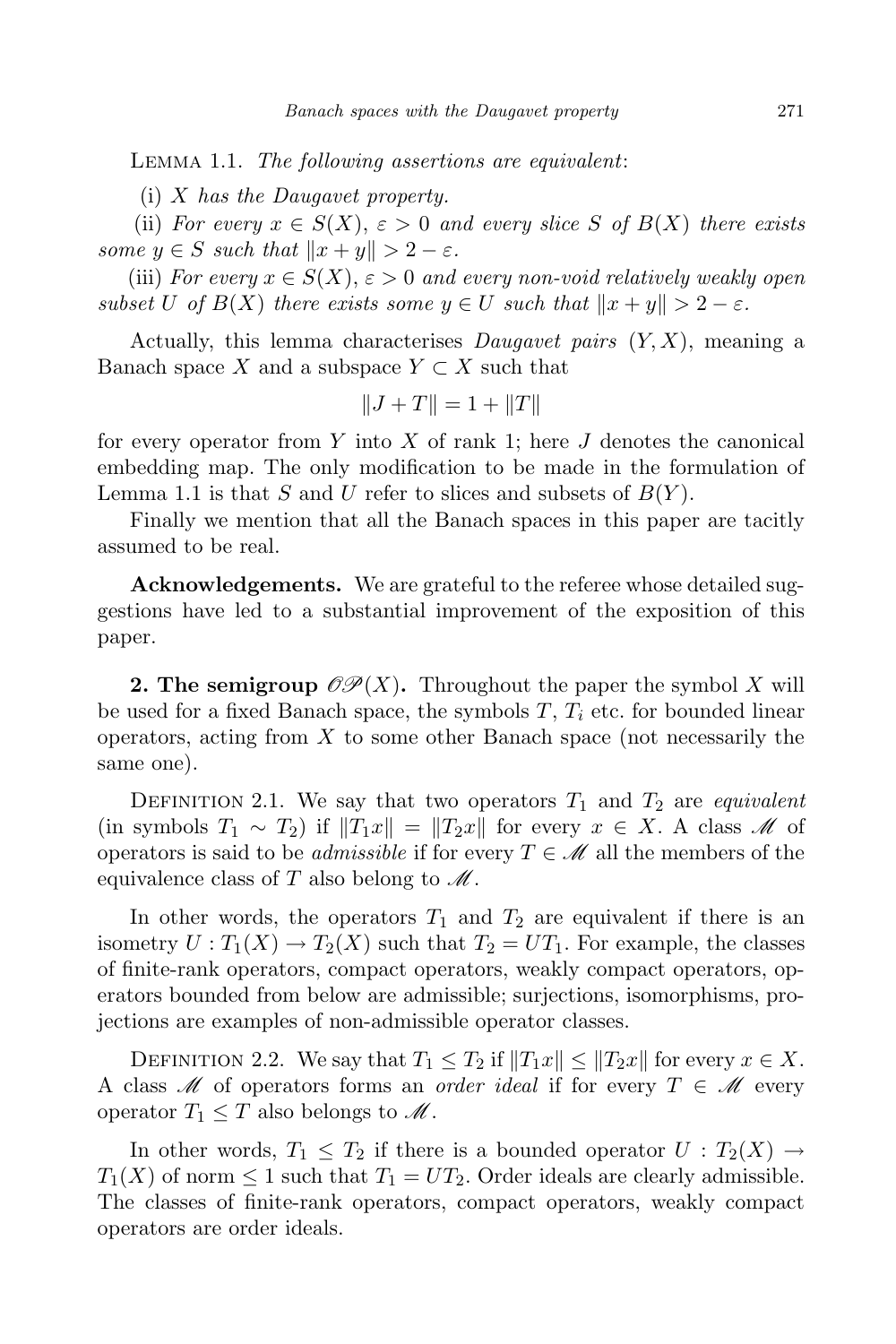DEFINITION 2.3. A sequence  $(T_n)$  of operators is said to be *∼convergent* to an operator *T* if  $||T_n x|| \to ||Tx||$  uniformly on  $B(X)$ . In terms of  $\sim$ convergence we define the notions of a *∼*closed set of operators, *∼*closure, etc. in a natural way.

Of course, the *∼*limit of a sequence is not unique, but it is unique up to equivalence of operators.

For example, the class  $\mathscr{F}(X)$  of finite-rank operators on an infinitedimensional space *X* is not *∼*closed: its *∼*closure contains all compact operators. Indeed, let  $T: X \to Y$  be compact. Then, for the canonical isometry U from *Y* into  $C(B(Y^*))$ ,  $T_1 := UT$  is also compact, and by definition  $T_1 \sim T$ . Since  $C(B(Y^*))$  has the approximation property,  $T_1$  can be approximated by finite-rank operators in the above sense.

In fact, the ∼closure of  $\mathscr{F}(X)$  coincides with the class  $\mathscr{C}(X)$  of all compact operators since  $\mathscr{C}(X)$  is  $\sim$ closed. To see this suppose that  $(T_n)$  is a *∼*convergent sequence of compact operators on *X* with limit *T*. Let (*xn*) be a bounded sequence in *X*; using a diagonal procedure one can find a subsequence  $(x'_n)$  such that  $(T_k x'_n)_n$  is convergent for each *k*. But  $||T_k x|| \to ||Tx||$ uniformly on bounded sets as  $k \to \infty$ ; hence  $(Tx'_n)$  is a Cauchy sequence and thus convergent.

DEFINITION 2.4. Let  $\mathcal N$  be a collection of subsets in X. We define a class of operators  $N^{\sim}$  as follows:  $T \in \mathcal{N}^{\sim}$  if for every  $A \in \mathcal{N}$ ,  $T$  is unbounded from below on *A*; i.e.,

$$
\forall \varepsilon > 0 \; \exists x \in A : \quad \|Tx\| \le \varepsilon.
$$

Evidently, N *<sup>∼</sup>* is a *∼*closed order ideal, and it is *homogeneous* in the sense that  $\lambda T \in \mathcal{N}$ <sup>~</sup> whenever  $\lambda \in \mathbb{R}$  and  $T \in \mathcal{N}$ <sup>~</sup>. For example, if  $\mathcal{N} =$  ${S(X)}$ , then  $\mathscr{N}^{\sim} = \mathscr{UB}(X)$ , the class of operators that are *unbounded from below*, defined by

$$
T \in \mathscr{UB}(X) \iff \inf\{\|Tx\| : \|x\| = 1\} = 0.
$$

A significant example for us is the class of all *C-narrow operators* on the space  $C(K)$ . This class was introduced in [12] as the class of those operators  $T: C(K) \to Y$  which are unbounded from below on the unit sphere of each subspace  $J_F := \{f \in C(K) : f|_F = 0\}$ , where F is a proper closed subset of K. To put it another way, if  $\mathcal N$  denotes the collection of these unit spheres, then the class of *C*-narrow operators is just  $\mathcal{N}^{\sim}$ .

Another important example is the class of all *L*1*-narrow operators* on the space  $L_1 = L_1(\Omega, \Sigma, \mu)$ . An operator  $T: L_1 \to Y$  is called  $L_1$ -narrow if for each  $B \in \Sigma$  and each  $\varepsilon > 0$  there is a function vanishing off *B* and taking only the values  $-1$  and 1 on *B* such that  $||Tf|| ≤ ε$ . In other words, if  $\mathscr N$  now denotes the collection of these sets of functions, then the class of *L*1-narrow operators is again N *<sup>∼</sup>*. *L*1-narrow operators were formally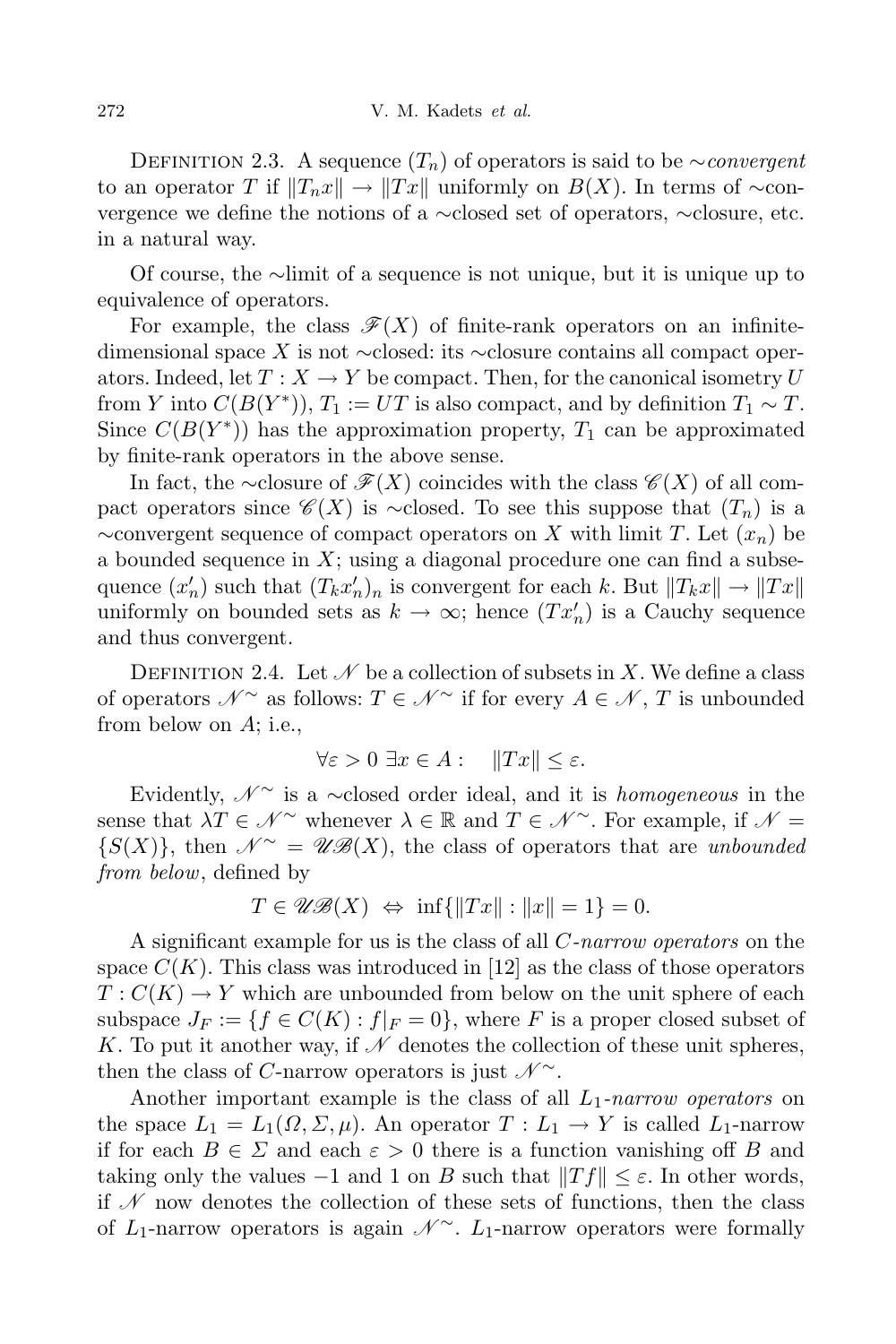introduced in [17], but the complement of this class was studied earlier by Ghoussoub and Rosenthal who called non-*L*1-narrow operators *norm-signpreserving*. An operator is *L*1-narrow if and only if it is not a sign-embedding on any  $L_1(B)$ -subspace ([9], [19], [20]).

We caution the reader that in [12] and [17] only the term "narrow" is used. In this paper we prefer to speak of *C*- and *L*1-narrow operators in order not to mix up these notions with our concept of a narrow operator in Section 3; cf., however, Theorem 3.7.

We now define  $\mathcal{OP}(X)$  as the class of all operators on X with the convention that equivalent operators will be identified. Hence  $\mathscr{O}\mathscr{P}(X)$  is actually a collection of equivalence classes, and in fact it is a set. Namely, for an operator *T* on *X* its equivalence class can be identified with the seminorm  $x \mapsto \|Tx\|$ , and the collection of seminorms on X is clearly a set. Thus, admissible families of operators can be identified with subsets of  $\mathcal{OP}(X)$ , and it makes sense to write  $T \in \mathcal{OP}(X)$  or  $\mathcal{M} \subset \mathcal{OP}(X)$ .

We now introduce addition and subtraction on  $\mathcal{OP}(X)$ . If  $T_1: X \to Y_1$ and  $T_2: X \to Y_2$  are two operators, define

$$
T_1 \tilde{+} T_2 : X \to Y_1 \oplus_1 Y_2, \quad x \mapsto (T_1 x, T_2 x);
$$

i.e.,

$$
||(T_1 \tilde{+} T_2)x|| = ||T_1x|| + ||T_2x||.
$$

DEFINITION 2.5. If  $\mathcal{M}_1, \mathcal{M}_2 \subset \mathcal{OP}(X)$  are non-empty, then their  $\sim$ *sum* is defined by  $\mathcal{M}_1 \tilde{+} \mathcal{M}_2 = \{T_1 \tilde{+} T_2 : T_1 \in \mathcal{M}_1, T_2 \in \mathcal{M}_2\}$ . Their  $\sim$ *difference* is defined by  $\mathcal{M}_2 \cong \mathcal{M}_1 = \{T \in \mathcal{OP}(X) : T \times T_1 \in \mathcal{M}_2 \text{ whenever } T_1 \in \mathcal{M}_1\}.$ 

The operation  $\tilde{+}$  is commutative and associative on  $\mathscr{OP}(X)$ , and we have  $0 \in M_2$   $\tilde{=} M_1$  if and only if  $M_1 \subset M_2$ .

Let us give some examples.

EXAMPLE 2.6. Let K be a compact Hausdorff space and let  $\mathcal{MUB}(C(K))$ *denote the class of operators equivalent to some multiplication operator*  $M_h: f \mapsto hf$  *on*  $C(K)$  *which is unbounded from below*; *i.e.*, *where h has*  $a$  *zero.* Then  $\mathscr{UB}(C(K))$  =  $\mathscr{MUB}(C(K))$  consists exactly of the C-narrow *operators described above.*

*Proof.* Let  $T: C(K) \to Y$  be *C*-narrow. If *h* has a zero, we have to show that, given  $\varepsilon > 0$ , there is some  $f \in S(C(K))$  such that both  $||Tf|| \leq \varepsilon$ and  $||hf||_{\infty} \leq \varepsilon$ . Now, if  $F = { |h| \geq \varepsilon }$ , which is a proper subset of *K*, and  $f \in S(J_F)$  such that  $||Tf|| \leq \varepsilon$ , then  $||hf||_{\infty} \leq \varepsilon$  as well.

Conversely, if a closed proper subset  $F \subset K$  is given, pick some  $h \in$  $S(C(K))$  such that  $h = 1$  on  $F$ ,  $h = 0$  off a neighbourhood  $V$  of  $F$ . If  $||f||_{\infty} \leq 1, ||Tf|| \leq \varepsilon$  and  $||hf||_{\infty} \leq \varepsilon$ , then in particular  $|f| \leq \varepsilon$  on F. Hence it is possible to replace f by a function  $g \in S(J_F)$  such that  $||Tg|| \leq 2\varepsilon$ , which proves that *T* is *C*-narrow.  $\blacksquare$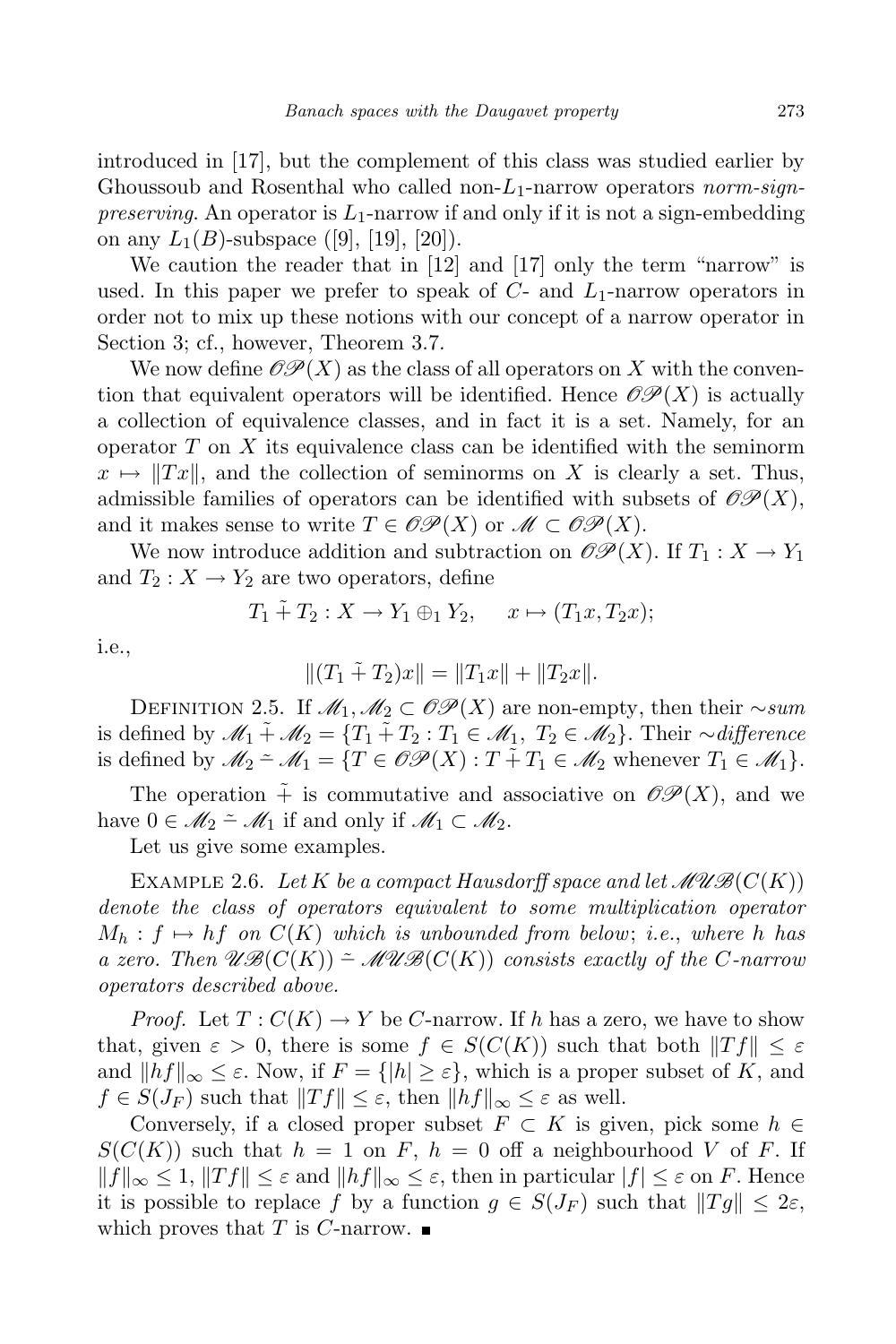For our next example recall that an operator on *X* is a *left semi-Fredholm operator* if its kernel is finite-dimensional and its range is closed, and it is *strictly singular* if it is unbounded from below on (the unit sphere of) each infinite-dimensional subspace of *X*.

EXAMPLE 2.7. *The class*  $\mathscr{UB}(X) \cong \mathscr{F}(X)$  *consists of all operators that*  $\mathscr{A}$  *are not left semi-Fredholm operators*;  $\mathscr{B}(\mathscr{B}(X) \cong (\mathscr{B}(\mathscr{X})) \cong \mathscr{F}(X)$  *consists of all strictly singular operators.*

*Proof.* Set  $\mathscr{G}(X) = \mathscr{UB}(X) \cong \mathscr{F}(X)$  and  $\mathscr{H}(X) = \mathscr{UB}(X) \cong \mathscr{G}(X)$ .

If *T* is a left semi-Fredholm operator, then, since ker *T* is complemented by a finite-codimensional subspace  $Y \subset X$ ,  $T|_Y$  is bounded from below, because *T* acts as an isomorphism from *Y* onto  $T(X)$ . On the other hand, if  $T|_Y$  is bounded from below on some finite-codimensional subspace  $Y \subset X$ , then  $T(Y)$ , and hence  $T(X)$ , must be closed, and ker *T* is finite-dimensional, since otherwise  $Y \cap \text{ker } T \neq \{0\}$ . This shows that *T* is not a left semi-Fredholm operator if and only if

(a)  $T|_Y$  is not bounded from below on any finite-codimensional subspace *Y ⊂ X*.

Now, if *T* satisfies (a),  $F \in \mathscr{F}(X)$  and  $Y = \ker F$ , then  $T \tilde{+} F \in \mathscr{UB}(X)$ , i.e.,  $T \in \mathscr{G}(X)$ . Conversely, if  $T \in \mathscr{G}(X)$ ,  $Y \subset X$  is finite-codimensional and  $q: X \to X/Y$  is the quotient map, then, since  $T \tildot{+} q \in \mathscr{UB}(X)$ , *T* satisfies (a).

Thus, we have shown the announced characterisation of  $\mathscr{G}(X)$  and, moreover, we have shown that (a) provides another characterisation of  $\mathscr{G}(X)$ . It follows from (a) that  $T \in \mathscr{G}(X)$  if and only if

(b) for every  $\varepsilon > 0$  there exists an infinite-dimensional subspace  $Z \subset X$ such that  $||T||_Z|| \leq \varepsilon$  (see [14, Prop. 2.c.4]).

From (b) it is clear that every strictly singular operator belongs to  $\mathscr{H}(X)$ . On the other hand, if *S* is not strictly singular and is bounded from below on some infinite-dimensional subspace  $Z$ , and  $q: X \to X/Z$ is the quotient map, then  $S + q$  is bounded from below. Since q obviously satisfies (b), this shows that  $S \notin \mathcal{H}(X)$ . ■

Let us list some elementary properties of the operation *−*˜ that follow directly from the definition.

PROPOSITION 2.8. Suppose that  $\mathcal{M}_1, \mathcal{M}_2 \subset \mathcal{OP}(X)$  contain the zero op*erator.*

(a)  $M_2$   $\tilde{=}$   $M_1$  *is an order ideal* (*resp. is*  $\sim$ *closed*) *whenever*  $M_2$  *is.* 

(b) If  $\mathcal{M}_1$  and  $\mathcal{M}_2$  are order *ideals*, then  $\mathcal{M}_2 \cong \mathcal{M}_1$  *is* homogeneous *whenever*  $\mathcal{M}_2$  *is.*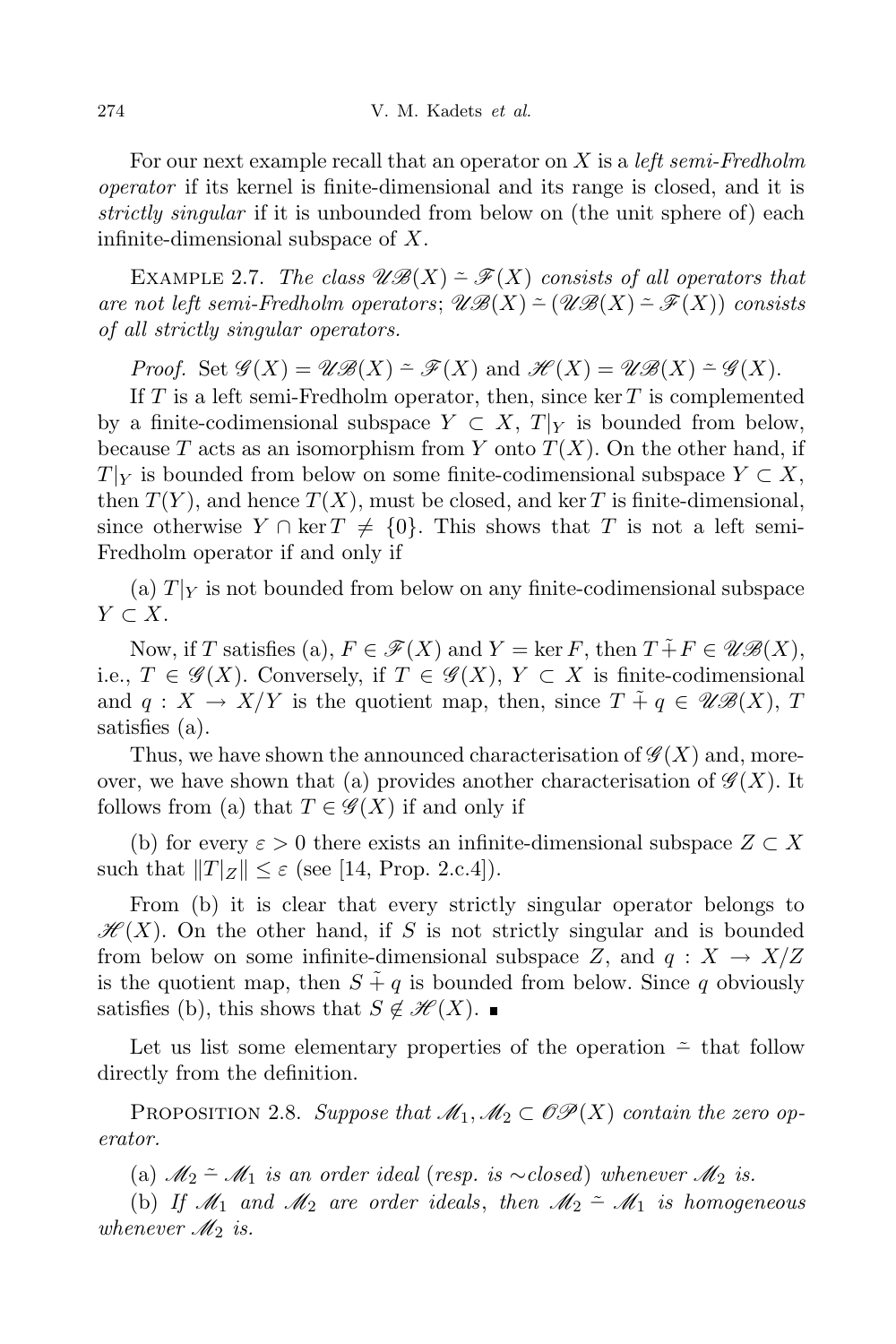Of particular relevance are subsets of  $\mathcal{OP}(X)$  that are semigroups with respect to the operation  $+$ .

PROPOSITION 2.9. Suppose that  $\mathcal{M}_1, \mathcal{M}_2 \subset \mathcal{OP}(X)$  contain the zero op*erator.*

(a)  $\mathcal{M}_1$  *is a subsemigroup of*  $\mathcal{OP}(X)$  *if and only if*  $\mathcal{M}_1 \cong \mathcal{M}_1 \supset \mathcal{M}_1$ , *in which case*  $M_1 \stackrel{\sim}{=} M_1 = M_1$ .

(b) Let  $\mathcal{M}_1$  be a subsemigroup of  $\mathcal{OP}(X)$ , and let  $\mathcal{M}_1 \subset \mathcal{M}_2$ . Then  $\mathcal{M}_2 \cong (\mathcal{M}_2 \cong \mathcal{M}_1)$  *is again a subsemigroup.* 

(c)  $\mathcal{M}_2 \cong \mathcal{M}_2$  *is always a subsemigroup of OP(X).* 

*Proof.* (a) is clear from the definition.

For (b) we note first that

(2.1) 
$$
\mathscr{M}_2 \simeq (\mathscr{M}_2 \simeq (\mathscr{M}_2 - \mathscr{M}_1)) = \mathscr{M}_2 - \mathscr{M}_1.
$$

Indeed, by definition of *−*˜ we have

(2.2) M<sup>2</sup> *−*˜ (M<sup>2</sup> *−*˜ M1) *⊃* M1*,*

whence

$$
\mathcal{M}_2 \simeq (\mathcal{M}_2 \simeq (\mathcal{M}_2 \simeq \mathcal{M}_1)) \subset \mathcal{M}_2 \simeq \mathcal{M}_1.
$$

On the other hand, an application of (2.2) with  $\mathcal{M}_1$  replaced by  $\mathcal{M}_2 \cong \mathcal{M}_1$ gives " $\supset$ " in (2.1). Now, by elementary arithmetic involving  $\tilde{+}$  and  $\tilde{-}$  we have, writing  $\mathscr{D} = \mathscr{M}_2 \cong \mathscr{M}_1$  for short,

$$
(\mathcal{M}_2 \tilde{-} \mathcal{D}) \tilde{-} (\mathcal{M}_2 \tilde{-} \mathcal{D}) = \mathcal{M}_2 \tilde{-} (\mathcal{D} \tilde{+} (\mathcal{M}_2 \tilde{-} \mathcal{D}))
$$
  
\n
$$
= \mathcal{M}_2 \tilde{-} ((\mathcal{M}_2 \tilde{-} \mathcal{D}) \tilde{+} \mathcal{D})
$$
  
\n
$$
= (\mathcal{M}_2 \tilde{-} (\mathcal{M}_2 \tilde{-} \mathcal{D})) \tilde{-} \mathcal{D}
$$
  
\n
$$
= \mathcal{D} \tilde{-} \mathcal{D} \qquad \text{(by (2.1))}
$$
  
\n
$$
= (\mathcal{M}_2 \tilde{-} \mathcal{M}_1) \tilde{-} \mathcal{D}
$$
  
\n
$$
= \mathcal{M}_2 \tilde{-} (\mathcal{M}_1 \tilde{+} \mathcal{D}).
$$

Because  $\mathcal{M}_1$  is a semigroup, one can easily deduce that  $\mathcal{M}_1 \tilde{+} \mathcal{D} \subset \mathcal{D}$ ; indeed,

$$
\mathcal{M}_1 \tilde{+} \mathcal{D} = (\mathcal{M}_2 \tilde{-} \mathcal{M}_1) \tilde{+} \mathcal{M}_1 = (\mathcal{M}_2 \tilde{-} \left( \mathcal{M}_1 \tilde{+} \mathcal{M}_1 \right)) \tilde{+} \mathcal{M}_1
$$
  
= ((\mathcal{M}\_2 \tilde{-} \mathcal{M}\_1) \tilde{-} \mathcal{M}\_1) \tilde{+} \mathcal{M}\_1 \subset \mathcal{M}\_2 \tilde{-} \mathcal{M}\_1.

Therefore

$$
(\mathscr{M}_2 \doteq \mathscr{D}) \doteq (\mathscr{M}_2 \doteq \mathscr{D}) \supset \mathscr{M}_2 \doteq \mathscr{D},
$$

completing the proof that  $\mathcal{M}_2 \tilde{\phantom{a}}$  ( $\mathcal{M}_2 \tilde{\phantom{a}} \mathcal{M}_1$ ) is a semigroup.

Finally, (c) is the special case  $\mathcal{M}_1 = \{0\}$  of (b).

The following definition is important for our abstract semigroup approach.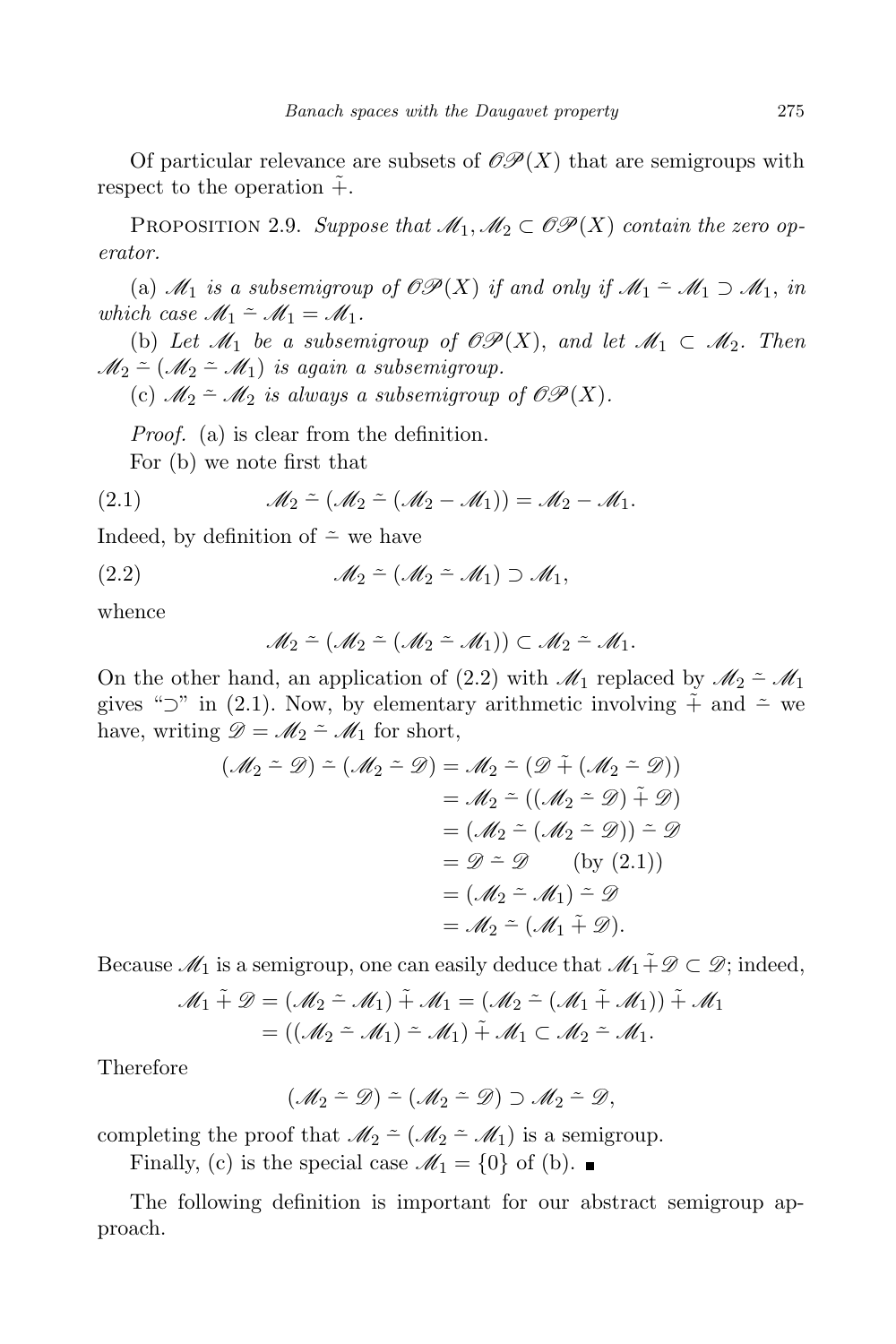DEFINITION 2.10. Let  $\mathcal{M} \subset \mathcal{OP}(X)$ , and let  $\mathcal{M}_1 \subset \mathcal{M}$  be a subsemigroup of  $\mathscr{OP}(X)$ .  $\mathscr{M}_1$  is called a *maximal subsemigroup* of  $\mathscr{M}$  if every subsemigroup  $\mathcal{M}_2 \subset \mathcal{M}$  which includes  $\mathcal{M}_1$  coincides with  $\mathcal{M}_1$ . We call the intersection of all maximal subsemigroups of M the *central part* of M and denote it by  $cp(\mathcal{M})$ .

Here is a characterisation of the central part of  $\mathcal{M}$ .

THEOREM 2.11. Let  $\mathcal{M} \subset \mathcal{OP}(X)$  have the following properties:  $0 \in \mathcal{M}$ *and every element of* M *is contained in a subsemigroup of* M (*this happens for example if*  $M$  *is homogeneous*). Then  $cp(M) = M - M$ .

*Proof.* Let  $\mathcal{M}_1$  be a maximal subsemigroup of  $\mathcal{M}$ . Put  $\mathcal{M}_2 = \mathcal{M} \doteq \mathcal{M}$ . We have proved above in Proposition 2.9(c) that  $\mathcal{M}_2$  is a subsemigroup, so  $\mathcal{M}_2\tilde{+}\mathcal{M}_1$  is also a subsemigroup. By definition of  $\mathcal{M}_2$  we have  $\mathcal{M}_2\tilde{+}\mathcal{M}_1\subset \mathcal{M}$ . So the maximality of  $\mathcal{M}_1$  implies that  $\mathcal{M}_1 \supset \mathcal{M}_2$ . This proves the inclusion cp(M) *⊃* M *−*˜ M.

Let us now prove the inverse inclusion. Let  $T \in \text{cp}(\mathcal{M}) \setminus (\mathcal{M} \cong \mathcal{M})$ . Then there is some  $T_1 \in \mathcal{M}$  such that  $T_1 \tilde{+} T$  does not belong to  $\mathcal{M}$ . Consider the maximal subsemigroup  $\mathcal{M}_3$  of  $\mathcal{M}$  which contains  $T_1$ . Then  $\mathcal{M}_3$  cannot contain *T*, so  $cp(\mathcal{M})$  cannot contain *T* either.

For every operator *T* and  $\varepsilon > 0$  we define the *tube* 

$$
U_{T,\varepsilon} = \{ x \in X : ||Tx|| < \varepsilon \}.
$$

Let  $M ⊂ \mathcal{OP}(X)$ . Put

$$
\mathscr{M}_\sim = \{U_{T,\varepsilon} \cap S(X) : T \in \mathscr{M}, \ \varepsilon > 0\}
$$

Then  $(\mathscr{M}_\sim)^\sim = \mathscr{UB}(X) - \mathscr{M}.$ 

PROPOSITION 2.12. Let  $\mathcal{M} \subset \mathcal{OP}(X)$  and let N be a collection of sub*sets* in *X*. Then  $\mathcal{N} \simeq \mathcal{M} = \mathcal{N}_1 \simeq$ , where  $\mathcal{N}_1$  consists of all intersections of *the form*  $U_{T,\varepsilon} \cap A, T \in \mathcal{M}, A \in \mathcal{N}, \varepsilon > 0$ . In particular, if  $\mathcal{N} \sim \tilde{A}$  is *non-empty, then all the intersections*  $U_{T,\varepsilon} \cap A$  *are non-empty and*  $\mathcal{N} \sim \mathcal{D}$  *M*.

*Proof.* Let  $T_1 \in \mathcal{N} \simeq \mathcal{M}$ . Then for every  $T \in \mathcal{M}$  we have  $T_1 \tilde{+} T \in \mathcal{N} \simeq$ . This means that for every  $A \in \mathcal{N}$  and  $\varepsilon > 0$  there is an element  $x \in A$  such that  $\| (T_1 \tilde{+} T)x \| < \varepsilon$ . This in turn implies that  $x \in A \cap U_{T,\varepsilon}$  and  $\|T_1 x \| < \varepsilon$ . So  $T_1 \in \mathcal{N}_1^{\sim}$ .

Now let  $T_1 \in \mathcal{N}_1^{\sim}$ . Then for every  $T \in \mathcal{M}$ , every  $A \in \mathcal{N}$  and  $\varepsilon > 0$  there is an element  $x \in A \cap U_{T,\varepsilon/2}$  such that  $||T_1x|| < \varepsilon/2$ . But by the definition of tubes,  $||Tx|| < \varepsilon/2$ . So  $||(T_1 \tilde{+} T)x|| < \varepsilon$  and  $T_1 \in \mathcal{N}^{\sim} \tilde{=} \mathcal{M}$ .

**3. Narrow operators.** In this section we define the class of narrow operators on a Banach space with the Daugavet property. But first we need to introduce a closely related class of operators.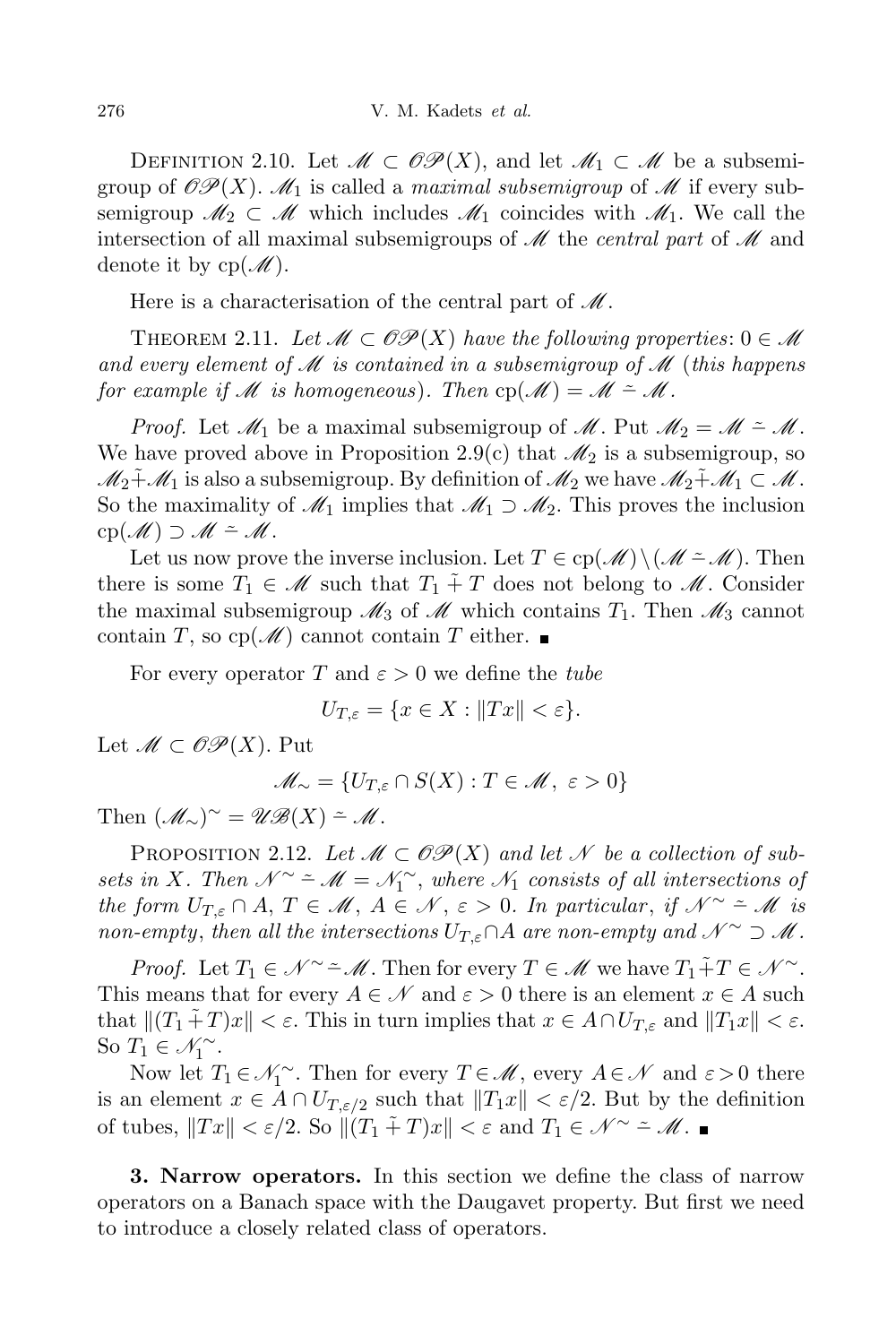DEFINITION 3.1. An operator  $T \in \mathcal{OP}(X)$  is said to be a *strong* Dau*gavet operator* if for every  $x, y \in S(X)$  and  $\varepsilon > 0$  there is an element  $z \in (y + U_{T,\varepsilon}) \cap S(X)$  such that  $||z + x|| > 2 - \varepsilon$ . We denote the class of all strong Daugavet operators on *X* by  $\mathscr{S}\mathscr{D}(X)$ .

It follows from Lemma 1.1 that a finite-rank operator on a space with the Daugavet property is a strong Daugavet operator, and conversely, if every rank-1 operator is strongly Daugavet, then *X* has the Daugavet property.

There is an obvious connection between strong Daugavet operators and the Daugavet equation.

LEMMA 3.2. If  $T: X \to X$  is a strong Daugavet operator, then T sat*isfies the Daugavet equation* (1.1)*.*

*Proof.* We assume without loss of generality that  $||T|| = 1$ . Given  $\varepsilon > 0$ pick  $y \in S(X)$  such that  $||Ty|| \geq 1 - \varepsilon$ . If  $x = Ty/||Ty||$  and z is chosen according to Definition 3.1, then

$$
2 - \varepsilon < \|z + x\| \le \|z + Ty\| + \varepsilon \le \|z + Tz\| + 2\varepsilon,
$$

hence

$$
||z+Tz|| \geq 2-3\varepsilon,
$$

which proves the lemma.

We now relate the strong Daugavet property to a collection of subsets of *X*.

DEFINITION 3.3. For every ordered pair  $(x, y)$  of elements of  $S(X)$  and every  $\varepsilon > 0$  define a set  $D(x, y, \varepsilon)$  by

 $z \in D(x, y, \varepsilon) \Leftrightarrow \|z + x + y\| > 2 - \varepsilon \& \|z + y\| < 1 + \varepsilon.$ 

By  $\mathscr{D}(X)$  we denote the collection of all sets  $D(x, y, \varepsilon)$ , where  $x, y \in S(X)$ and  $\varepsilon > 0$ .

PROPOSITION 3.4.  $\mathscr{S}\mathscr{D}(X) = \mathscr{D}(X)^\sim$ .

*Proof.*  $T \in \mathscr{D}(X)$ <sup>*∼*</sup> if and only if for every  $x, y \in S(X)$  and  $\varepsilon > 0$  there is an element  $z \in D(x, y, \varepsilon)$  such that  $||Tz|| < \varepsilon$ . This in turn is equivalent to the following condition: for every  $x, y \in S(X)$  and  $\varepsilon > 0$  there is an element *v* such that  $||v|| < 1 + \varepsilon$ ,  $||x + v|| > 2 - \varepsilon$  and *v* belongs to the tube  $y + U_{T,\varepsilon}$ (just put  $v = z + y$ ). Evidently, the last equation coincides with the strong Daugavet property of the operator *T*.

Let us consider an example.

THEOREM 3.5. For a compact Hausdorff space K, the class  $\mathscr{LD}(C(K))$ *of strong Daugavet operators coincides with the class of C-narrow operators.*

*Proof.* The fact that every *C*-narrow operator is a strong Daugavet operator has been proved in a slightly different form in [12, Th. 3.2]. Consider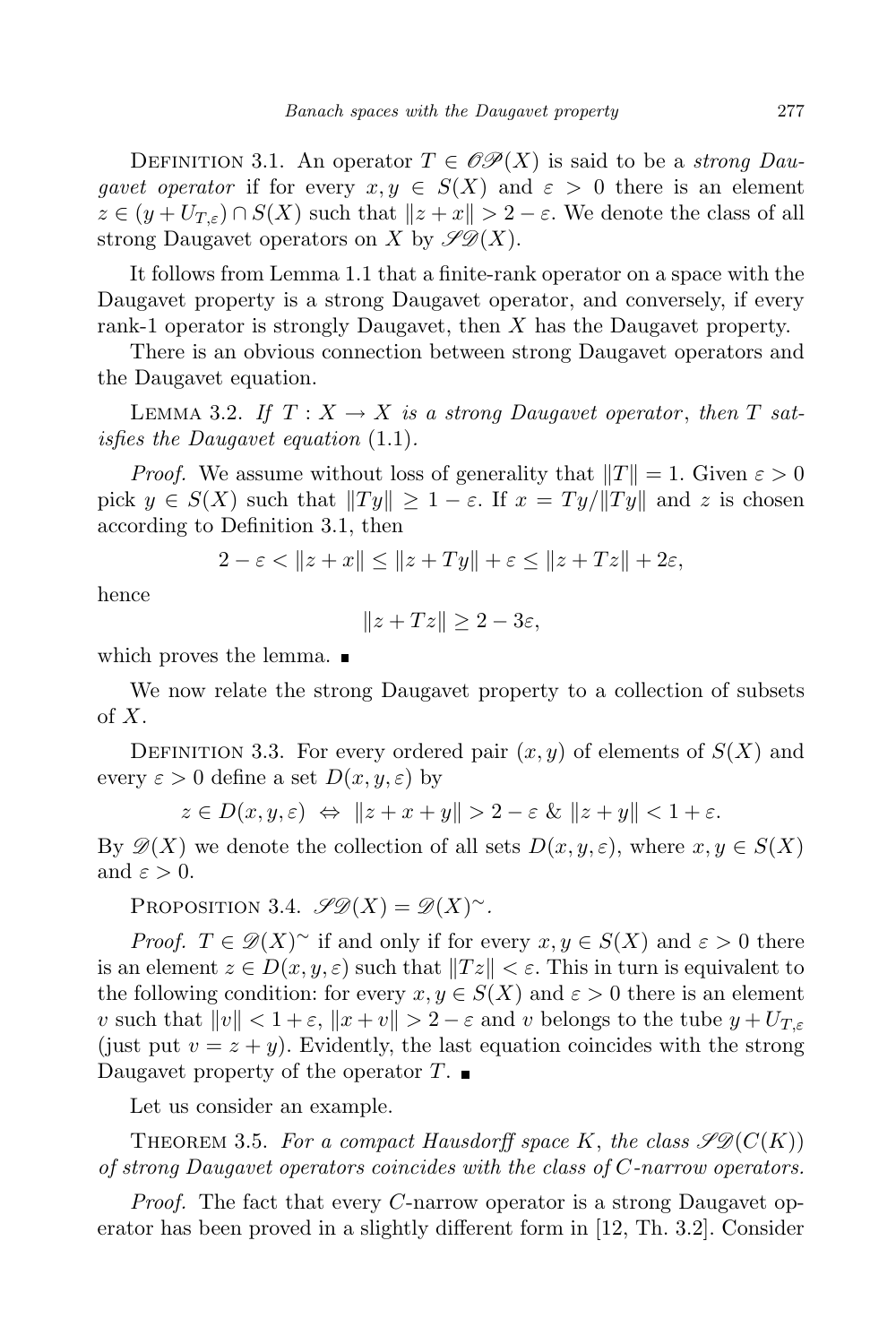the converse implication. Let  $T \in \mathscr{LD}(C(K))$ . Fix a closed subset  $F \subset K$ and  $0 < \varepsilon < 1/4$ . According to the definition it is sufficient to prove that there is a function  $f \in S(C(K))$  whose restriction to F is less than  $2\varepsilon$  and  $||Tf|| < 2\varepsilon$  (cf. Example 2.6). Fix a neighbourhood *U* of *F* and an open set *V* ⊂ *K*, *V* ∩ *U* =  $\emptyset$ . Select inductively functions  $x_n, y_n \in S(C(K))$  and  $f_n, g_n \in C(K)$  as follows. All the  $y_n$  are supported on *U*, and the  $x_n$  are nonnegative functions supported on *V*. Given  $x_n$  and  $y_n$  pick  $f_n \in D(x_n, y_n, \varepsilon)$ with  $||Tf_n|| < \varepsilon$ , and let  $g_n = f_1 + \ldots + f_n$ . Then choose  $y_{n+1} \in S(C(K))$ subject to the above support condition such that  $\sup_{t \in F} |g_n(t)|y_{n+1}$  coincides on *F* with  $g_n$ , and let  $x_{n+1}$  be a non-negative continuous function supported on the subset of *V* where  $g_n$  attains its supremum on *V* up to  $\varepsilon$ , i.e., on the set  $\{t \in V : g_n(t) > \sup_{s \in V} g_n(s) - \varepsilon\}$ , etc. (There is no initial restriction on the choice of  $y_1$  and  $x_1$  apart from the support and positivity conditions.)

We first claim that

$$
||g_n||_F := \sup_{t \in F} |g_n(t)| \le 3 + n\varepsilon.
$$

This is certainly true for  $n = 1$  since  $||f_1 + y_1|| < 1 + \varepsilon$ . Now induction yields, for  $t \in F$ ,

$$
|g_{n+1}(t)| = |g_n(t) + f_{n+1}(t)| = ||g_n||_F y_{n+1}(t) + f_{n+1}(t)|
$$
  
=  $|y_{n+1}(t) + f_{n+1}(t) + (||g_n||_F - 1)y_{n+1}(t)|$   
 $\le |y_{n+1}(t) + f_{n+1}(t)| + ||g_n||_F - 1$   
 $\le 1 + \varepsilon + 2 + n\varepsilon = 3 + (n + 1)\varepsilon.$ 

(We have tacitly assumed that  $||g_n||_F \geq 1$  since the induction step is clear otherwise, because  $||f_{n+1}|| \leq 2 + \varepsilon$ .)

Next, we have

$$
\sup_{t \in V} g_n(t) > n(1 - 2\varepsilon).
$$

Indeed, the functions  $x_1$  and  $y_1$  are disjointly supported; hence by the definition of  $D(x_1, y_1, \varepsilon)$  there is a point in the support of  $x_1$  at which  $f_1 = g_1$ is greater than  $1 - \varepsilon$ . Thus, the above inequality holds for  $n = 1$ . To perform the induction step we use the same argument to find a point  $t_0$  in the support of  $x_{n+1}$  at which  $f_{n+1}$  exceeds  $1 - \varepsilon$ . At  $t_0$  the function  $g_n$  attains its supremum on *V* up to  $\varepsilon$ . So

$$
\sup_{t \in V} g_{n+1}(t) \ge g_{n+1}(t_0) = g_n(t_0) + f_{n+1}(t_0) > \sup_{t \in V} g_n(t) + 1 - 2\varepsilon
$$
  
>  $n(1 - 2\varepsilon) + 1 - 2\varepsilon = (n+1)(1 - 2\varepsilon).$ 

Therefore  $||g_{n+1}|| > (n+1)(1-2\varepsilon)$ , and on the other hand we have  $||Tg_n|| \leq \sum_{k=1}^n ||Tf_k|| < n\varepsilon$ . So for *n* large enough the function  $f = g_n/||g_n||$ will satisfy the desired conditions.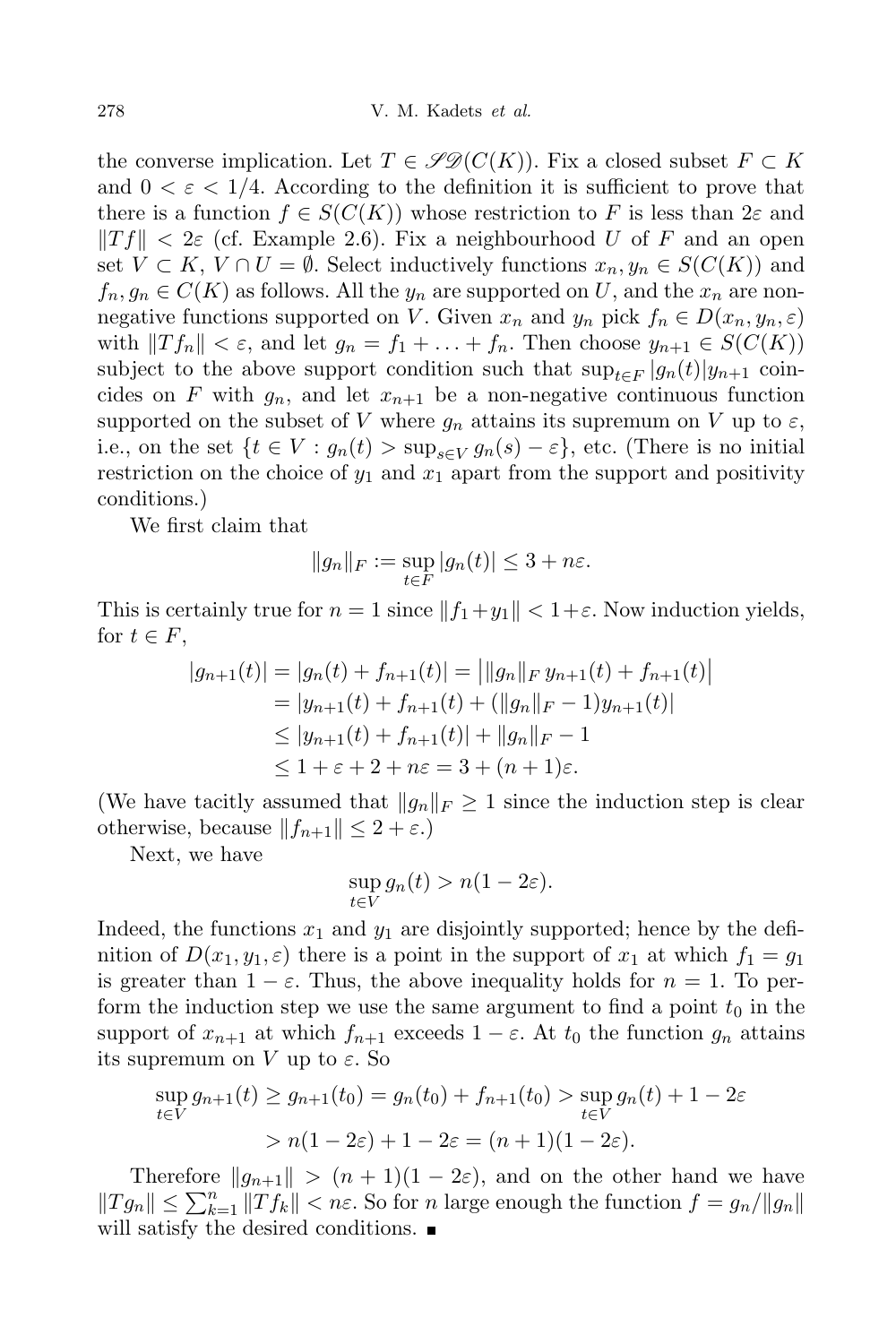Actually, a somewhat smaller class of operators turns out to be crucial.

DEFINITION 3.6. Let  $X$  be a space with the Daugavet property. Define the class of *narrow operators* by  $\mathcal{NAR}(X) = \mathcal{S}\mathcal{D}(X) \simeq X^*$ .

In other words, an operator  $T$  is said to be a narrow operator if, for every  $x^* \in X^*, T \tilde{+} x^*$  is a strong Daugavet operator.

Incidentally, it follows from the defining property of a narrow operator that a Banach space on which at least one narrow operator is defined must automatically have the Daugavet property.

Proposition 3.4 and Proposition 2.8 imply that  $\mathcal{N} \mathcal{A} \mathcal{R}(X)$  is a ∼closed homogeneous order ideal, and hence so is  $cp(\mathcal{NAG}(X))$ .

We now show that we do not get anything new on  $C(K)$  if K is perfect.

Theorem 3.7. *For a perfect compact Hausdorff space K*, *the classes of C-narrow operators and of narrow operators coincide on C*(*K*)*.*

*Proof.* Since a narrow operator is a strong Daugavet operator and a strong Daugavet operator is *C*-narrow (Theorem 3.5), it remains to prove that a *C*-narrow operator *T* on  $C(K)$  is narrow if *K* is perfect. Let  $x^* \in C(K)$  $C(K)^*$  be a functional represented by a regular Borel measure  $\mu$ ; we have to show that  $T \tilde{+} x^*$  is a strong Daugavet operator.

Thus, let  $f, g \in S(C(K))$  and  $\varepsilon > 0$ . Let  $\varepsilon' = \varepsilon/(4 + ||T||)$ , and consider the open set  $U = \{t : |f(t)| > 1 - \varepsilon'\}$ . Pick an open non-empty subset *V*  $\subset$  *U* with the property that *f* − *g* is almost constant on *V* in that for some  $c \in [-2, 2]$ ,

$$
|f(t) - g(t) - c| \le \varepsilon' \quad \text{ for } t \in V,
$$

and  $|\mu|(V) \leq \varepsilon'$ ; the latter is possible since *K* has no isolated points. Since *T* is *C*-narrow, there is some  $\varphi \in S(C(K))$  vanishing off *V* such that  $||T\varphi|| \le$  $\varepsilon'$ ; in fact,  $\varphi$  can (and will) be chosen positive [12, Lemma 1.4]. Let  $h =$  $\varphi f + (1 - \varphi)g$ . Then  $||h|| \leq 1$ , and

$$
||f + h|| \ge \sup_{t \in V} |f(t) + h(t)| \ge 2 - 2\varepsilon' \ge 2 - \varepsilon;
$$

furthermore

$$
|x^*(g) - x^*(h)| = |x^*(\varphi(f - g))| \le |\mu(V)| \cdot ||\varphi|| \cdot ||f - g|| \le 2\varepsilon',
$$
  

$$
||T(g) - T(h)|| = ||T(\varphi(f - g))|| \le ||T|| \cdot ||\varphi(f - g - c)|| + ||T\varphi|| \cdot |c|
$$
  

$$
\le ||T||\varepsilon' + 2\varepsilon'
$$

so that

$$
|| (T \tilde{+} x^*) (g - h)|| \le \varepsilon,
$$

which proves that  $T \tilde{+} x^*$  is a strong Daugavet operator.

We shall show below (Section 6) that in general, on a space with the Daugavet property narrow and strong Daugavet operators are not the same.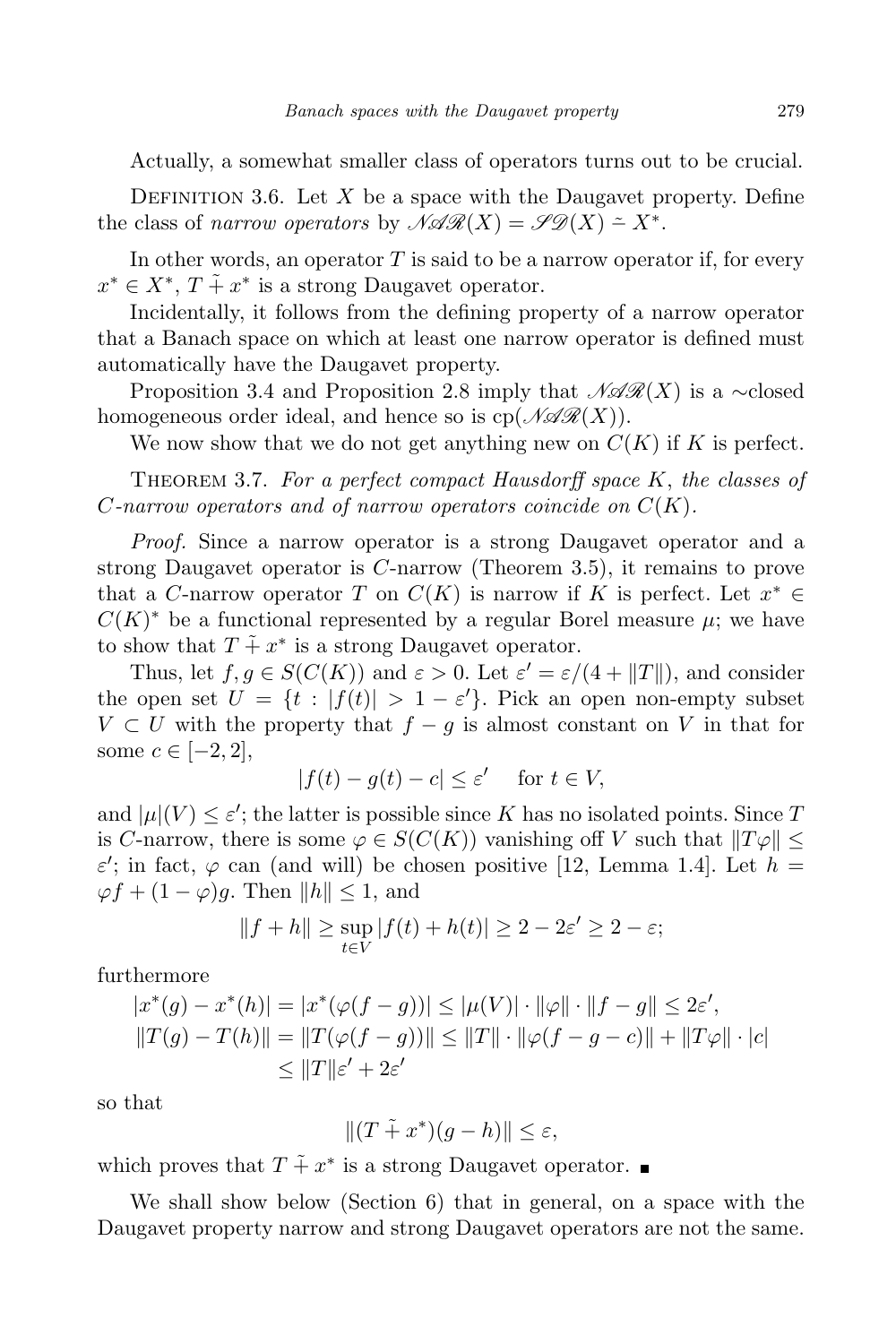We do not know if in general  $\mathscr{N}(\mathscr{R}(X))$  is a subsemigroup of  $\mathscr{OP}(X)$ as will be shown to be the case for  $X = C(K)$  (Theorem 4.8), but we will show that its central part  $cp(\mathcal{NAR}(X))$  is always large. It contains, in particular, all strong Radon–Nikodym´ operators and all operators which do not fix copies of  $\ell_1$ . Hence all the operators which are majorized by linear combinations of strong Radon–Nikodým operators and operators not fixing copies of *`*1, as well as *∼*limits of sequences of such operators belong to  $cp(\mathscr{NAR}(X)).$ 

We now formulate a number of lemmas. Eventually, Proposition 3.11 will present a geometric description of what distinguishes a narrow operator from a strong Daugavet operator.

LEMMA 3.8. Let  $T \in \mathcal{NAR}(X)$ . Then for every  $x, y \in S(X)$ ,  $\varepsilon > 0$ *and every slice*  $S = S(x^*, \alpha)$  *of the unit ball of X containing y there is an element*  $v \in S$  *such that*  $||x + v|| > 2 - \varepsilon$  *and*  $||T(y - v)|| < \varepsilon$ *.* 

*Proof.* Fix some  $0 < \delta < \varepsilon$  and find an element  $y_1$  in the norm-interior of *S* such that  $||y - y_1|| < \delta$ . By Proposition 2.12, for every  $0 < \delta_1 < \varepsilon$  there is an element  $u \in U_{x^*,\delta_1} \cap D(x,y_1/\|y_1\|,\delta_1)$  such that  $\|Tu\| < \delta_1$ . If  $\delta_1$  is small enough, then  $v := (y_1 + ||y_1||u)/||y_1 + ||y_1||u|| \in S$ . So, if in turn  $\delta$  is small enough, then *v* satisfies our requirements.  $\blacksquare$ 

**LEMMA** 3.9. For every  $\tau, a, b > 0$  there is a  $\delta > 0$  such that if  $v, x \in$  $S(X)$  *and*  $\|x + v\| > 2 - \delta$ , *then*  $\|ax + bv\| > a + b - \tau$ .

*Proof.* Select  $\delta < \tau / \max(a, b)$ . There are two symmetric cases:  $a \leq b$  or  $b \leq a$ . Consider for example the first. If we assume that our statement is not true, then we obtain

$$
2 - \delta < \|x + v\| = \|(1 - a/b)x + (1/b)(ax + bv)\|
$$
\n
$$
\leq 1 - a/b + (1/b)(a + b - \tau) = 2 - \tau/b,
$$

a contradiction.

LEMMA 3.10. Let  $T \in \mathcal{NAR}(X)$ .

(a) Let  $S_1, \ldots, S_n$  be a finite collection of slices and  $U \subset B(X)$  be their *convex combination, i.e., there are*  $\lambda_k \geq 0$ ,  $k = 1, \ldots, n$ ,  $\sum_{k=1}^n \lambda_k = 1$ , *such* that  $\lambda_1 S_1 + \ldots + \lambda_n S_n = U$ . Then for every  $\varepsilon > 0$ ,  $x_1 \in S(X)$  and  $w \in U$ there exists an element  $u \in U$  such that  $||u+x_1|| > 2-\varepsilon$  and  $||T(w-u)|| < \varepsilon$ .

(b) *The same conclusion is true if U is a relatively weakly open set.*

*Proof.* (a) First of all fix  $y_k \in S_k$  such that  $\lambda_1 y_1 + \ldots + \lambda_n y_n = w$ . Applying repeatedly Lemma 3.8, with sufficiently small  $\varepsilon_j$ , to  $S_j$ ,  $y_j \in S_j$ and

$$
x_j = \left(x_1 + \sum_{k=1}^{j-1} \lambda_k v_k\right) / ||x_1 + \sum_{k=1}^{j-1} \lambda_k v_k||,
$$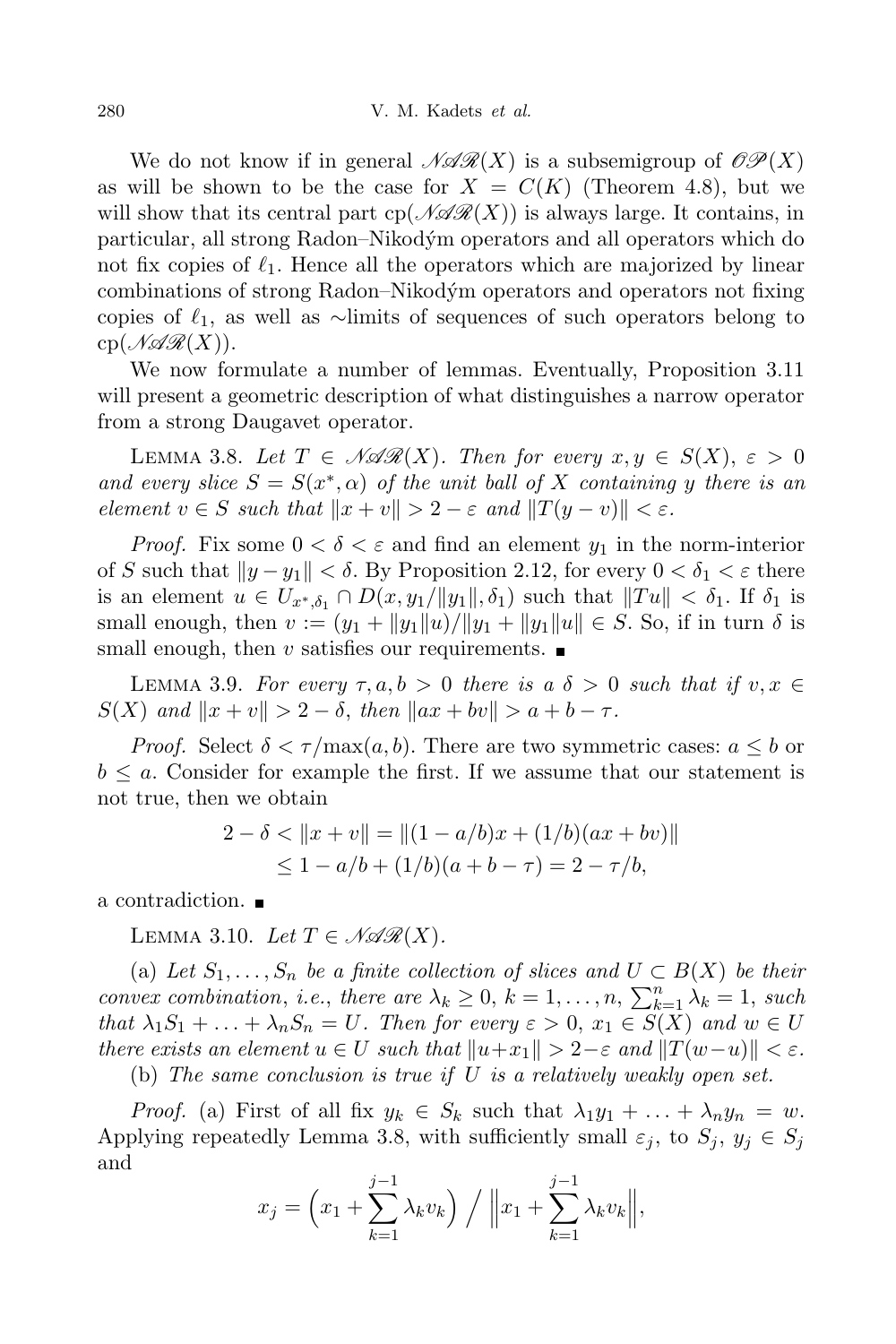we may select elements  $v_k \in S_k$  with  $||T(y_k - v_k)|| < \varepsilon$ ,  $k = 1, ..., n$ , in such a way that for every  $j = 1, \ldots, n$ ,

$$
\left\|x_1 + \sum_{k=1}^j \lambda_k v_k\right\| > 1 + \sum_{k=1}^j \lambda_k (1 - \varepsilon)
$$

(to get the last inequality, we need to apply the previous lemma at each step). The element  $u = \lambda_1 v_1 + \ldots + \lambda_n v_n$  will be as required.

(b) This follows from (a) since given  $u \in U$  there is a convex combination *V* of slices such that  $u \in V \subset U$ ; see [8, Lemma II.1] or [21]. ■

Proposition 3.11. *An operator T on a Banach space X with the Daugavet property is narrow if and only if for every*  $x, y \in S(X)$ ,  $\varepsilon > 0$  *and every slice S of the unit ball of X containing y there is an element*  $v \in S$ *such that*  $||x + v|| > 2 - \varepsilon$  *and*  $||T(y - v)|| < \varepsilon$ *.* 

*Proof.* It only remains to show that the above condition is sufficient for *T* to be narrow. We first note that an operator satisfying that condition will also satisfy the conclusion of Lemma 3.10; see the proof of that lemma. Now, if  $x_0^* \in X^*$ ,  $x, y \in S(X)$  and  $\varepsilon > 0$ , consider the relatively weakly open set

$$
U := \{ z \in B(X) : |x_0^*(z - y)| < \varepsilon/2 \}.
$$

By Lemma 3.10 there exists some  $w \in U$  such that  $\|w + x\| > 2 - \varepsilon/2$  and  $||T(w - y)|| < \varepsilon/2$ ; note that  $y \in U$ . By definition this means that  $T + x_0^*$  is a strong Daugavet operator; i.e., *T* is narrow.

Let  $T$  be a strong Radon–Nikodým operator on a space  $X$  with the Daugavet property; this means that the closure of  $T(B(X))$  is a set with the Radon–Nikodým property (cf.  $[4]$  for this notion). We shall show that such an operator is narrow. For  $\varepsilon > 0$ , consider the subset  $A(T, \varepsilon)$  of  $B(X)$ defined by  $y \in A(T, \varepsilon)$  if there exists a convex combination U of slices of the unit ball such that  $y \in U$  and  $U \subset y + U_{T,\varepsilon}$ .

**LEMMA** 3.12. *The set*  $A(T, \varepsilon)$  *introduced above is a convex dense subset of B*(*X*)*.*

*Proof.* The convexity is evident. To prove the density we need to show, by the Hahn–Banach theorem, that for every  $x^* \in S(X^*)$  and every  $0 < \delta < \varepsilon$ there is an element  $y \in A(T, \varepsilon)$  such that  $x^*(y) > 1 - \delta$  (in other words,  $y \in$  $S = S(x^*, \delta)$ . Fix  $x \in B(X)$  with  $x^*(x) > 1 - \delta/2$  and consider the operator  $T_1 = x^* + T$ . Consider further  $\overline{T_1(B(X))}$  and a  $\delta/2$ -neighbourhood *W* of  $T_1x$ in  $\overline{T_1(B(X))}$ . By the Radon–Nikodým property of the set  $\overline{T_1(B(X))}$  there is a convex combination  $W_1$  of slices of  $T_1(B(X))$  in W. The preimages in  $B(X)$ of these slices are slices in  $B(X)$ . The corresponding convex combination U of the latter lies in the preimage of *W* in  $B(X)$ , so in  $(x + U_{T_1, \delta/2}) \cap B(X)$ . Fix  $y \in U$ . By our construction  $y \in U \subset (x + U_{T_1, \delta/2}) \cap B(X) \subset S$ . On the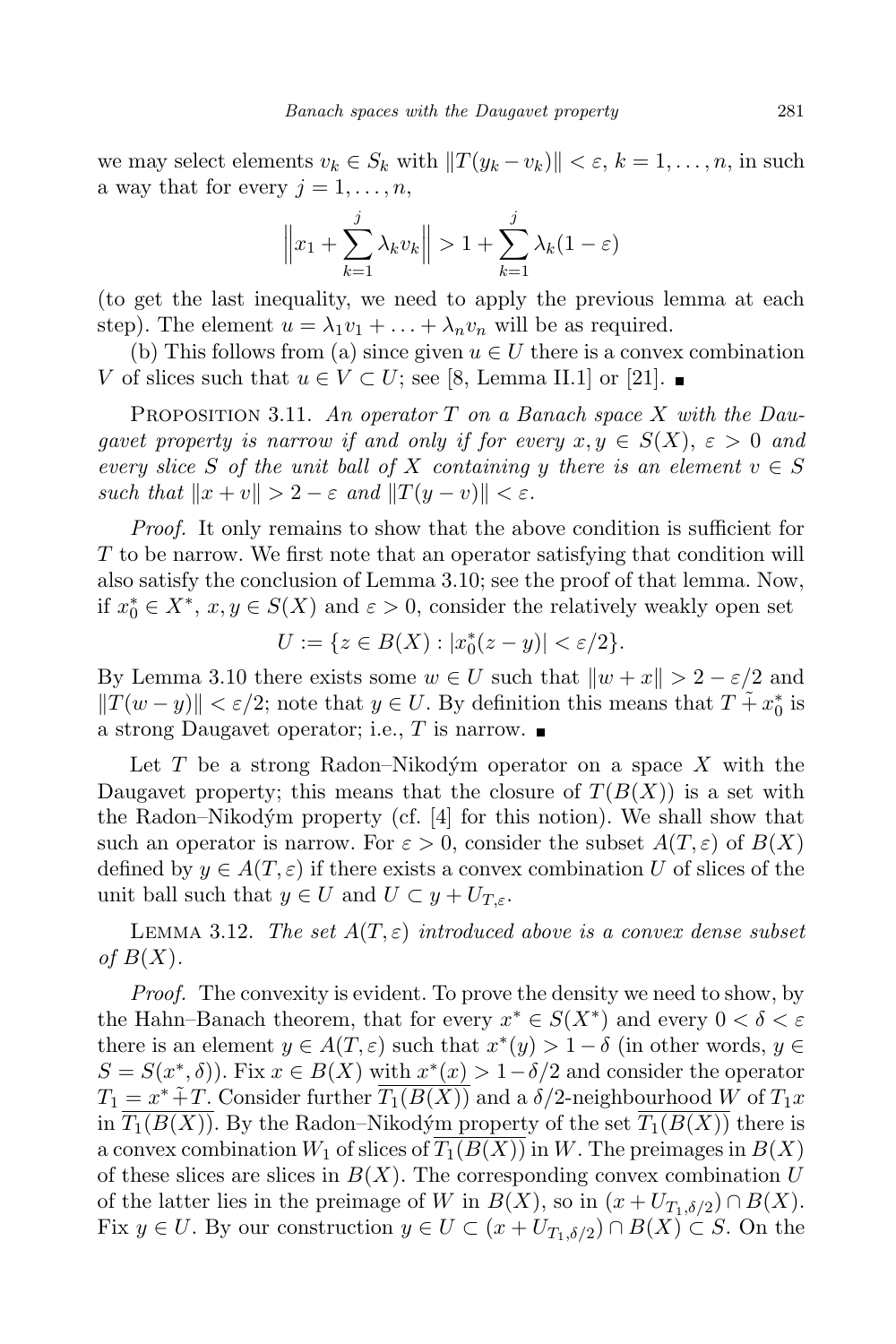other hand,

$$
U \subset x + U_{T_1, \delta/2} \subset y + U_{T_1, \delta} \subset y + U_{T, \delta} \subset y + U_{T, \varepsilon},
$$

so  $y \in A(T, \varepsilon)$ .

The following result is a generalisation of [13, Th. 2.3]. It can be understood as a transfer theorem: in Definition 3.6 one can pass from onedimensional operators to a much wider class of operators. Let us denote the class of strong Radon–Nikodým operators on *X* by  $\mathscr{F}\mathscr{R}\mathscr{N}(X)$ .

THEOREM 3.13. Let  $X$  be a space with the Daugavet property,  $T$  be nar*row* and  $T_1$  be a strong Radon–Nikodým operator on X. Then  $T \tilde{+} T_1$  is *narrow*; *that is*, *we have*  $\mathcal{NAR}(X) + \mathcal{SRN}(X) = \mathcal{NAR}(X)$ . In particular *every strong*  $Radon-Nikodým$  *operator*  $T_1$  *on*  $X$  *is a narrow operator.* 

*Proof.* Fix  $\varepsilon > 0$ ,  $x, y \in S(X)$  and  $y_1 \in A(T_1, \varepsilon)$  such that  $||y - y_1|| < \varepsilon$ . According to the definition of  $A(T_1, \varepsilon)$  there exists a convex combination U of slices of the unit ball such that  $y_1 \in U$  and  $U \subset y_1 + U_{T_1,\varepsilon}$ . By Lemma 3.10 there is an element  $z \in U$  such that  $||z + x|| > 2 - \varepsilon$  and  $||T(y_1 - z)|| < \varepsilon$ . But the inclusion  $z \in y_1 + U_{T_1, \varepsilon}$  means that  $||T_1(y_1 - z)|| < \varepsilon$ . So

 $||(T \tilde{+} T_1)(y - z)|| < \varepsilon ||T \tilde{+} T_1|| + ||(T \tilde{+} T_1)(y_1 - z)|| < \varepsilon ||T \tilde{+} T_1|| + 2\varepsilon.$ 

Because  $\varepsilon$  is arbitrarily small, the last inequality shows that  $T + T_1$  satisfies the definition of a strong Daugavet operator.

Now let  $x^* \in X^*$  and consider  $T_2 = T_1 \tilde{+} x^*$ . This is also a strong Radon–Nikodým operator. So  $(T + T_1) + x^* = T + T_2$  is a strong Daugavet operator by what we have just proved; by definition, this says that  $T + T_1$ is narrow.

Corollary 3.14. *Let X be a Banach space with the Daugavet property.*

(a)  $\mathcal{N} \mathcal{R} \mathcal{R}(X) + X^* = \mathcal{N} \mathcal{R} \mathcal{R}(X)$ . (b) cp( $\mathcal{N} \mathcal{R}(X)$ ) =  $\mathcal{S} \mathcal{D}(X)$  =  $\mathcal{N} \mathcal{R}(X)$ .  $(c)$   $\mathscr{G}\mathscr{R}\mathscr{N}(X) \subset \text{cp}(\mathscr{N}\mathscr{A}\mathscr{R}(X)).$ 

*Proof.* (a) follows from the previous theorem, because every finite-rank operator is a strong Radon–Nikodym´ operator.

For (b) use Theorem 2.11 and note that

$$
\mathcal{S}\mathcal{D}(X) \doteq \mathcal{N}\mathcal{A}\mathcal{R}(X) = \mathcal{S}\mathcal{D}(X) \doteq (\mathcal{N}\mathcal{A}\mathcal{R}(X) \tilde{+} X^*)
$$

$$
= (\mathcal{S}\mathcal{D}(X) \doteq X^*) \doteq \mathcal{N}\mathcal{A}\mathcal{R}(X)
$$

$$
= \mathcal{N}\mathcal{A}\mathcal{R}(X) \doteq \mathcal{N}\mathcal{A}\mathcal{R}(X).
$$

(c) is a restatement of Theorem 3.13.  $\blacksquare$ 

**4. Operators** which do not fix copies of  $\ell_1$ . It is proved in [21] that an operator  $T: X \to X$  on a space with the Daugavet property which does not fix a copy of  $\ell_1$  satisfies the Daugavet equation. Recall that  $T \in \mathcal{OP}(X)$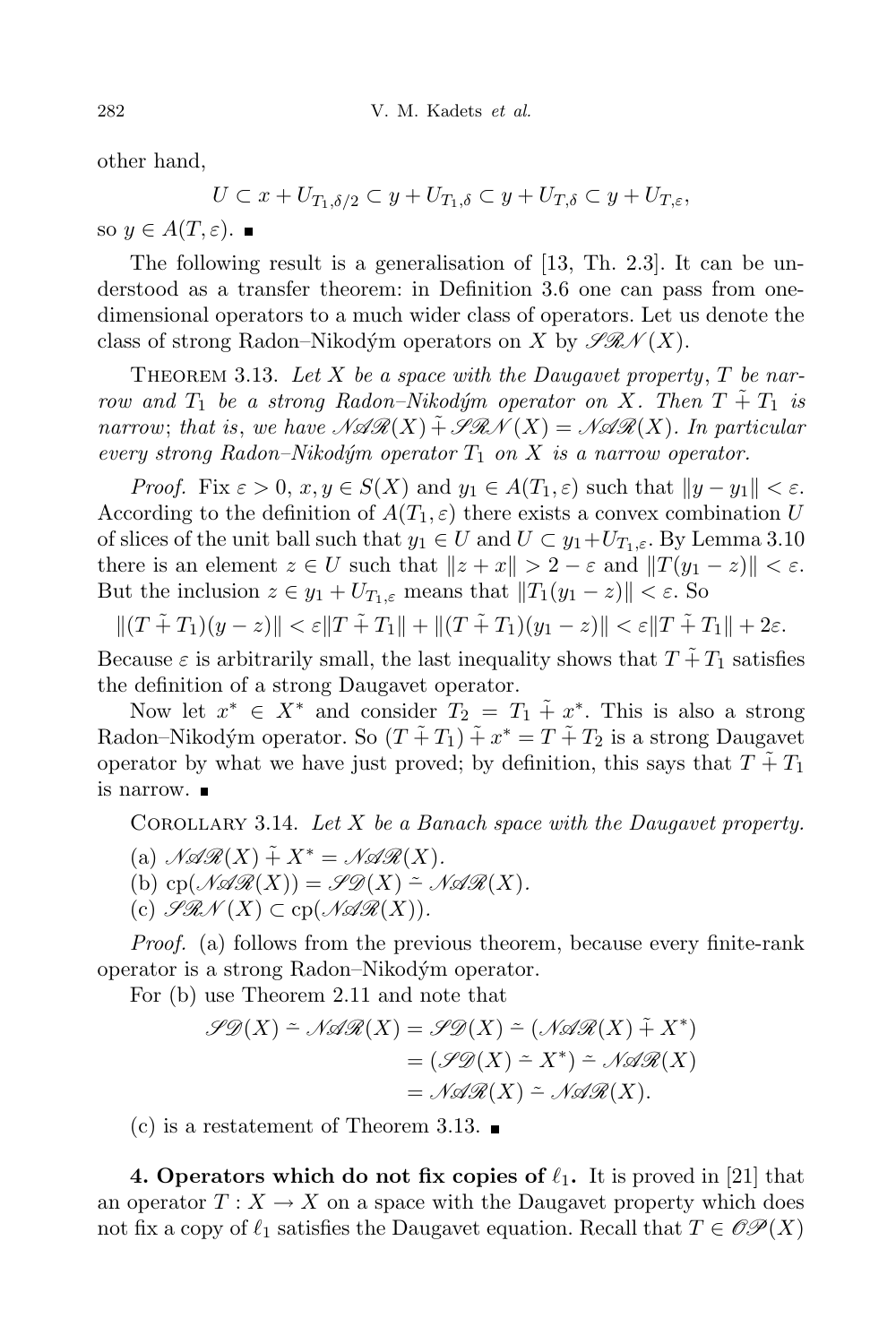does not fix a copy of  $\ell_1$  if there is no subspace  $E \subset X$  isomorphic to  $\ell_1$ on which the restriction  $T : E \to T(E)$  is an isomorphism. By Rosenthal's  $\ell_1$ -theorem, this is equivalent to saying that for every bounded sequence  $(x_n) \subset X$ , the sequence of images  $(Tx_n)$  admits a weak Cauchy subsequence. We shall investigate the class of operators not fixing a copy of  $\ell_1$  in the present context.

We will use the following theorem, due to H. P. Rosenthal [18]:

THEOREM 4.1. Let *X* be a separable Banach space without  $\ell_1$ -subspaces. If  $A \subset X$  is bounded and  $x^{**} \in X^{**}$  is a weak<sup>\*</sup> limit point of A, then there *is a sequence in A which converges to*  $x^{**}$  *in the weak*<sup>\*</sup> *topology of*  $X^{**}$ .

In fact, we shall need a generalisation of this result and first provide a lemma.

Lemma 4.2. *Let X be a Banach space without subspaces isomorphic to*  $\ell_1$ , and let  $\{x_{n,m}\}_{n,m\in\mathbb{N}}\subset X$  be a bounded double sequence. Let  $x^{**}\in X^{**}$  be  $a \sigma(X^{**}, X^*)$ -limit point of every column  $\{x_{n,m}\}_{n\in\mathbb{N}}$  of  $\{x_{n,m}\}_{n,m\in\mathbb{N}}$ . Then *there* are *strictly increasing sequences*  $(n(k))$ ,  $(m(k))$  *of indices such that*  $x_{n(k),m(k)} \to x^{**}$  *in*  $\sigma(X^{**}, X^*)$ *.* 

*Proof.* Consider an auxiliary space  $Y = X \times \mathbb{R}$  and an auxiliary matrix  ${y_{n,m}}_{n,m \in \mathbb{N}} \subset Y$ ,  $y_{n,m} = (x_{n,m}, 1/n + 1/m)$ . Since *Y* contains no copies of  $\ell_1$  either and since  $(x^{**}, 0)$  is a  $\sigma(Y^{**}, Y^*)$ -limit point of  $\{y_{n,m}\}_{n,m\in\mathbb{N}},$ there is, according to Theorem 4.1, a sequence of the form  $(y_{n(k),m(k)})$ which converges to  $(x^{**},0)$  in  $\sigma(Y^{**},Y^*)$ . This means in particular that  $x_{n(k),m(k)} \to x^{**}$  in  $\sigma(X^{**}, X^*)$  and  $1/n + 1/m \to 0$ . So  $(n(k))$  and  $(m(k))$ both tend to  $\infty$ , which, after passing to a subsequence, provides the desired sequence.  $\blacksquare$ 

The next result is a direct generalisation of Theorem 4.1.

THEOREM 4.3. Let *X* be a separable Banach space without  $\ell_1$ -subspaces,  $(F, \preceq)$  *be a directed set, and let*  $F: \Gamma \to X$  *be a bounded function. Then for every*  $\sigma(X^{**}, X^*)$ *-limit point*  $x^{**}$  *of the function*  $F$  *there is a strictly increasing sequence*  $\gamma(1) \preceq \gamma(2) \preceq \ldots$  *in*  $\Gamma$  *such that*  $(F(\gamma(n)))$  *converges to*  $x^{**}$  *in*  $\sigma(X^{**}, X^*)$ *.* 

*Proof.* Using inductively Theorem 4.1 we can select a doubly indexed sequence  $\{\gamma_{n,m}\}_{n,m\in\mathbb{N}}$  in *Γ* with the following properties:

(1) for every  $m \in \mathbb{N}$ ,  $x^{**} \in X^{**}$  is a  $\sigma(X^{**}, X^*)$ -limit point of every column  ${F(\gamma_{n,m})}_{n \in \mathbb{N}}$ ;

(2) for every  $m, n, k, l \in \mathbb{N}$ , if  $\max\{k, l\} < m$ , then  $\gamma_{k,l} \preceq \gamma_{n,m}$ .

Applying Lemma 4.2 and passing to a subsequence if necessary, we obtain strictly increasing sequences  $(n(k))$ ,  $(m(k))$  such that  $\max_{k \leq j} \{n(k), m(k)\}$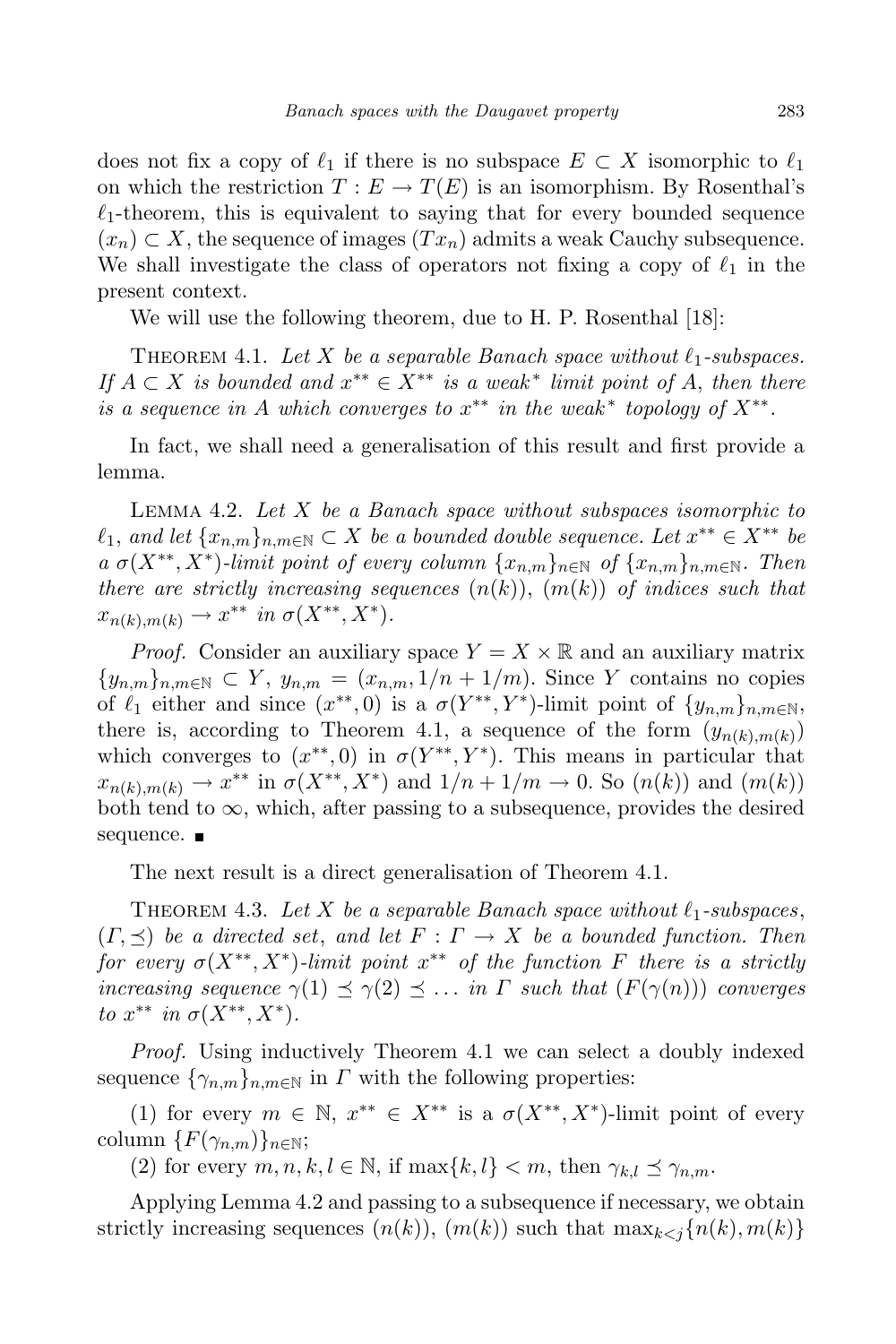$m(x) = m(x)$  and  $(F(\gamma_{n(k),m(k)}))$  converges to  $x^{**}$  in  $\sigma(X^{**}, X^{*})$ . To finish the proof put  $\gamma(k) = \gamma_{n(k),m(k)}$ .

We wish to prove that an operator not fixing a copy of  $\ell_1$  is narrow (Theorem 4.13 below). To cover the case of non-separable spaces as well we first show that the Daugavet property is separably determined. The next lemma prepares this result.

Lemma 4.4. *Let X be a Banach space with the Daugavet property. Then for*  $any \varepsilon > 0$  *and*  $x, y \in S(X)$ , *there exists a finite-dimensional subspace*  $Y = Y(x, y, \varepsilon)$  of X with  $x, y \in Y$  such that for every slice  $S(x^*, \varepsilon/2)$ containing y there is some  $y_1 \in S(Y) \cap S(x^*, \varepsilon)$  such that  $||y_1 + x|| > 2 - \varepsilon$ .

*Proof.* Assume there exist  $\varepsilon > 0$  and  $x, y \in S(X)$  such that for every finite-dimensional subspace  $Y \subset X$  there is a slice  $S(x_Y^*, \varepsilon/2)$  containing *y* with  $||y_1 + x|| \leq 2 - \varepsilon$  for all  $y_1 \in S(Y) \cap S(x^*, \varepsilon)$ . Take a weak<sup>\*</sup> cluster point  $x^*$  of the net  $(x^*_{Y})$  and let  $x^*_{0} = x^*/||x^*||$ . We have  $x^*(y) \ge 1 - \varepsilon/2$ since  $y \in S(x_Y^*, \varepsilon/2)$  and therefore  $||x^*|| \ge 1 - \varepsilon/2$ . Now if  $y_1 \in S(x_0^*, \varepsilon/2)$ , then  $x^*(y_1) \ge ||x^*||(1 - \varepsilon/2) > 1 - \varepsilon$  and therefore  $x^*_{Y_1}(y_1) > 1 - \varepsilon$  for some *Y*<sub>1</sub> that contains *y*<sub>1</sub>. So by assumption  $||y_1 + x|| \leq 2 - \varepsilon$ , which contradicts Lemma 1.1 when applied to the slice  $S(x_0^*, \varepsilon/2)$ .

Theorem 4.5. *A Banach space X has the Daugavet property if and only if for every separable subspace*  $Y \subset X$  *there is a separable subspace*  $Z \subset X$ *which contains Y and has the Daugavet property.*

*Proof.* Suppose X has the Daugavet property. Let  $(v_n)$  be a dense sequence in *Y*. We select a sequence  $V_1 \subset V_2 \subset \ldots$  of finite-dimensional subspaces of *X* by the following inductive procedure. Put  $V_1 = \lim v_1$ . Suppose  $V_n$  has already been constructed. Fix a  $2^{-n}$ -net  $(x_k^n, y_k^n)$ ,  $k = 1, \ldots, N_n$ , in  $S(V_n) \times S(V_n)$  provided with the sum norm, select by Lemma 4.4 finitedimensional subspaces  $Y_k = Y(x_k^n, y_k^n, \varepsilon), k = 1, ..., N_n$ , for  $\varepsilon = 2^{-n}$  and define  $V_{n+1} = \text{lin}(\{v_{n+1}\} \cup Y_1 \cup \ldots \cup Y_{N_n}).$ 

If *Z* is defined to be the closure of the union of all the  $V_n$ , then  $Y \subset Z$ and *Z* has the Daugavet property by Lemma 1.1.

Conversely, let  $x \in S(X)$ ,  $\varepsilon > 0$  and let  $S \subset B(X)$  be a slice. Fix a point  $z \in S$ . If Z is a separable subspace with the Daugavet property containing *x* and *z*, then by Lemma 1.1 there exists some  $y \in S \cap Z$  such that  $\|y + x\| > 2 - \varepsilon$ . Again by Lemma 1.1 this shows that *X* has the Daugavet property. ■

We shall need the operator version of this theorem, which is based on the following lemma. The proofs of Lemma 4.6 and Theorem 4.7 are virtually the same as those of Lemma 4.4 and Theorem 4.5 (one uses Proposition 3.11).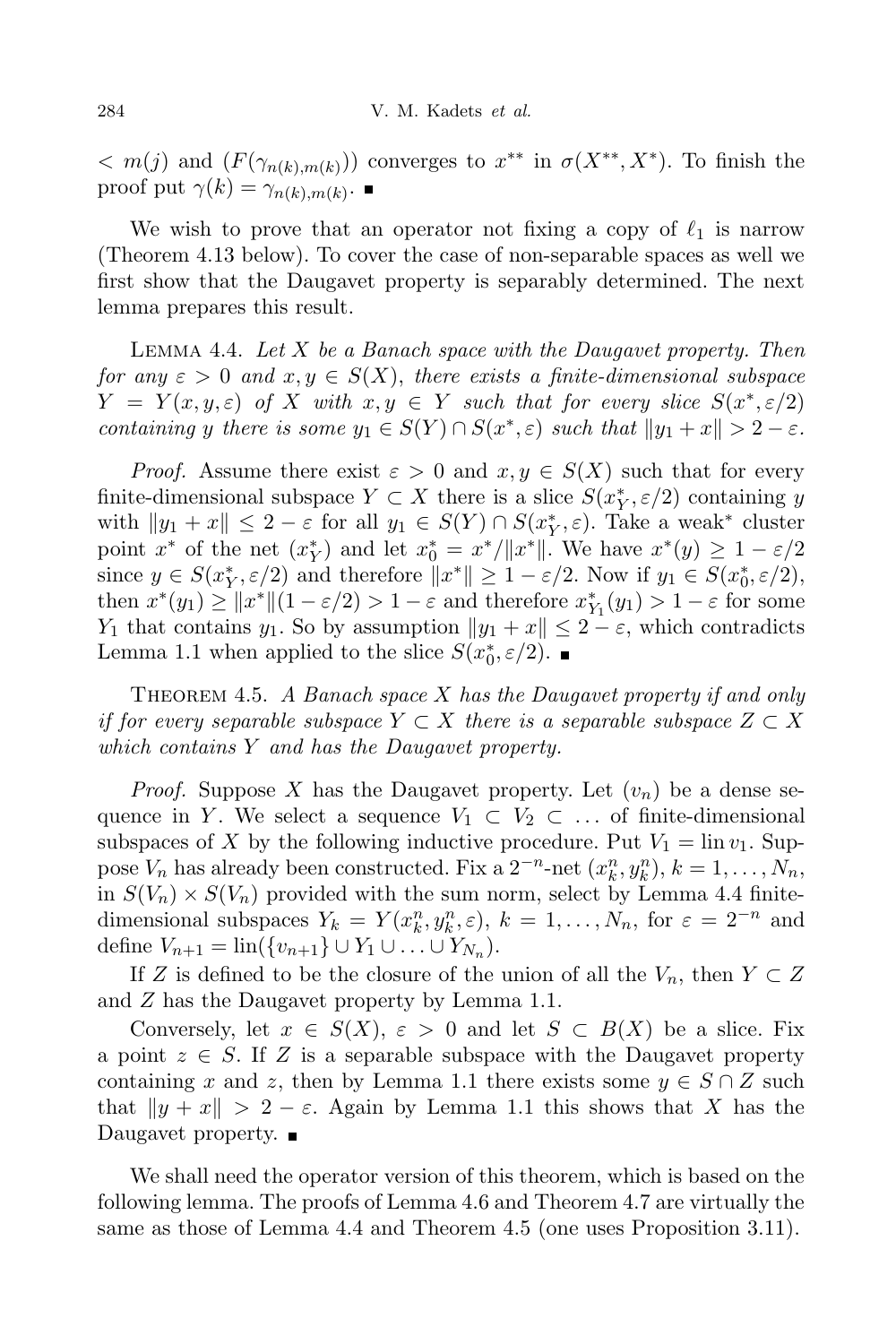Lemma 4.6. *Let X be a Banach space with the Daugavet property and let*  $T$  *be a narrow operator on*  $X$ *. Then for*  $any \varepsilon > 0$  *and*  $x, y \in S(X)$ , *there exists a finite-dimensional subspace*  $Y = Y(x, y, \varepsilon)$  *of*  $X$  *with*  $x, y \in Y$  *such* that for every slice  $S(x^*, \varepsilon/2)$  containing y there is some  $y_1 \in S(Y) \cap S(x^*, \varepsilon)$  $with$   $||Ty_1 - Ty|| < \varepsilon$  *such that*  $||y_1 + x|| > 2 - \varepsilon$ .

Theorem 4.7. *An operator T on a Banach space X is narrow if and only if for every separable subspace Y of X there is a separable subspace Z ⊂ X containing Y such that the restriction of T to Z is narrow.*

This theorem leads to an important structural result on narrow operators on  $C(K)$ .

Theorem 4.8. *If K is a perfect compact Hausdorff space*, *then*  $\mathcal{NAR}(C(K))$  *is a subsemigroup of*  $\mathcal{OP}(C(K))$ *.* 

*Proof.* First, let *K* be a perfect compact metric space. It follows from Theorem 3.7 and [12, Th. 1.8] that the set of all narrow operators on  $C(K)$ is stable under the operation  $+$ , i.e., it is a semigroup. (In fact, [12] only deals with  $K = [0, 1]$ , but the arguments work as well for a metric K.)

We shall reduce the general case to the metric one. Let now *K* be a perfect compact Hausdorff space, and let  $T_1$  and  $T_2$  be two narrow operators on  $C(K)$ ; we shall verify that  $T_1 + T_2$  is narrow, using Theorem 4.7 above.

Thus, let *Y* be a separable subspace of  $C(K)$ . We shall first argue that there is a separable space  $Z_1$  containing *Y* such that  $T_1|_{Z_1}$  and  $T_2|_{Z_1}$  are strong Daugavet operators. Let *A* be a countable dense subset of *S*(*Y* ). For every  $(x, y)$  in  $A \times A$  and  $\varepsilon = 1/k$  there is some  $z_1$  (resp.  $z_2$ ) according to the definition of the strong Daugavet property of  $T_1$  (resp.  $T_2$ ). The countable collection of these *z*'s and *Y* span a closed separable subspace *X*1. Repeating this procedure starting from *X*<sup>1</sup> yields some closed separable subspace  $X_2$ , etc. The closed linear span  $Z_1$  of  $X_1, X_2, X_3, \ldots$  then has the desired property.

Now by [22, Lemma 2.4] there is a separable space  $Z_2 \supset Z_1$  isometric to some space  $C(M_2)$  for a perfect compact metric space  $M_2$ . By the same token as above, we can extend  $Z_2$  to a separable space  $Z_3$  so that  $T_1$  and  $T_2$  are strong Daugavet operators on  $Z_3$ , and we can extend  $Z_3$  to a separable space *Z*<sup>4</sup> isometric to some space *C*(*M*4) for a perfect compact metric space *M*4, etc. Let *Z* be the closed linear span of  $Z_1, Z_2, Z_3, \ldots$ . Then  $T_1|_Z$  and  $T_2|_Z$ are strong Daugavet operators, and *Z* is isometric to some space *C*(*M*) for a perfect compact metric space M. By what we already know,  $(T_1 + T_2)|_Z$ is a narrow operator on  $Z \cong C(M)$ ; recall that the classes of narrow and strong Daugavet operators coincide on *C*(*M*).

Finally, Theorem 4.7 implies that  $T_1 + T_2$  is narrow on  $C(K)$ , which proves the theorem.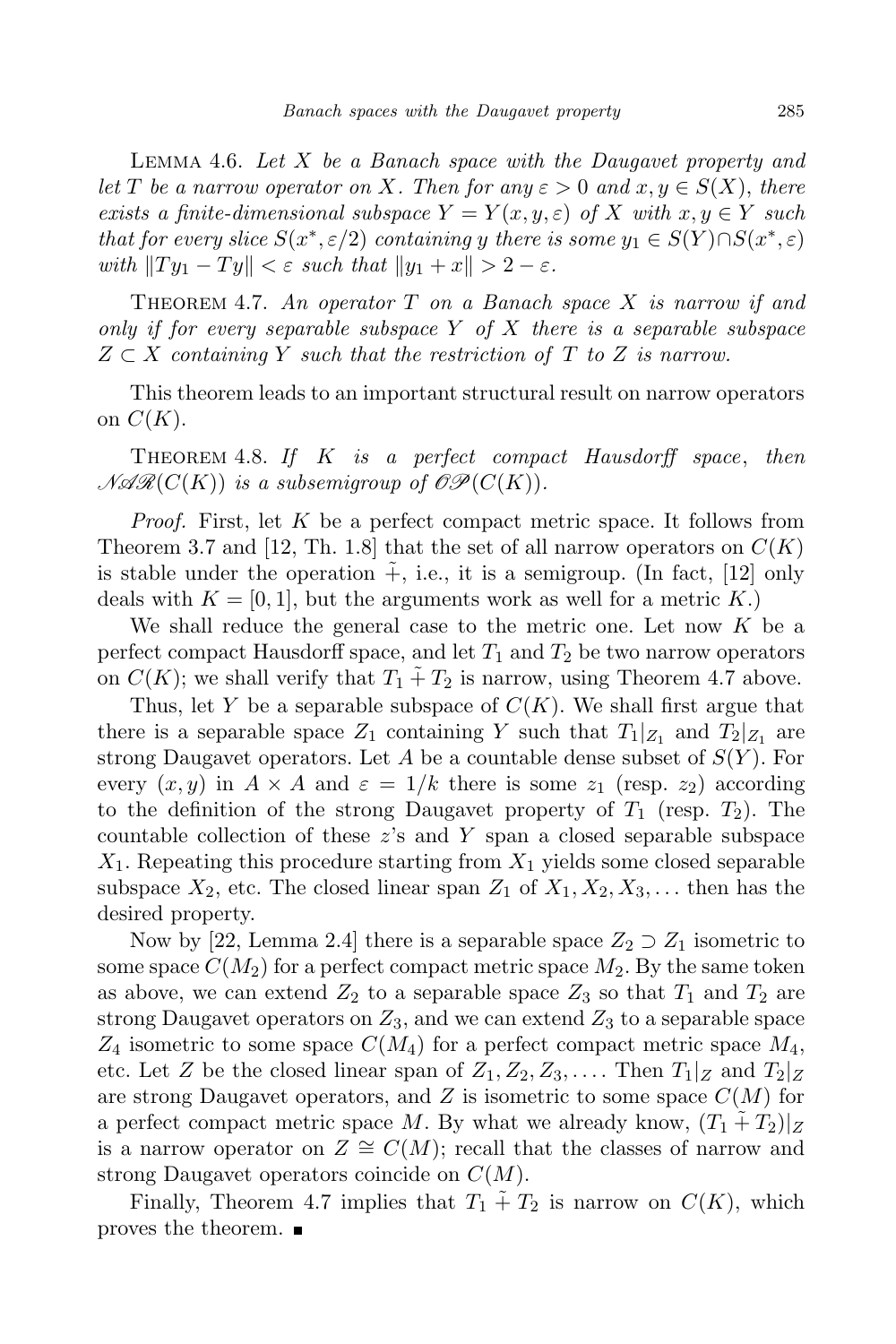Next we introduce a topology related to an order ideal of operators.

DEFINITION 4.9. Let  $\mathcal{M} \subset \mathcal{OP}(X)$  be an order ideal of operators, closed under the operation  $\tilde{+}$ . Then the system of tubes  $U_{T,\varepsilon}$ ,  $T \in \mathcal{M}, \varepsilon > 0$ , defines a base of neighbourhoods of 0 for some locally convex topology on *X*. We denote this topology by  $\sigma(X,\mathscr{M})$ .

If  $\mathcal{M} = \mathcal{F}(X)$ , the class of all finite-rank operators, then  $\sigma(X, \mathcal{M})$  coincides with the weak topology; if  $\mathcal{M} = \mathcal{OP}(X)$ , then  $\sigma(X, \mathcal{M})$  coincides with the norm topology. For classes which are in between one gets topologies which are between the weak and the norm topology. If  $\mathscr N$  is a collection of subsets in *X* such that  $\mathcal{N}^{\sim}$  is closed under the operation  $\tilde{+}$ , then  $\sigma(X, \mathcal{N}^{\sim})$ is the strongest locally convex topology on *X* continuous with respect to the norm, in which the zero vector belongs to the closure of every element of  $\mathcal{N}$ .

DEFINITION 4.10. A locally convex topology  $\tau$  on X is said to be a *Daugavet topology* if for every  $x, y \in S(X)$ ,  $\varepsilon > 0$  and every  $\tau$ -neighbourhood *U* of *y* there is an element  $z \in U \cap S(X)$  such that  $||z + x|| > 2 - \varepsilon$ .

Of course,  $\sigma(X,\mathscr{M})$  is a Daugavet topology if and only if every operator *T* ∈ *M* is a strong Daugavet operator.

Lemma 4.11. *Let X be a Banach space with the Daugavet property*, *T* a narrow operator,  $A = \{a_1, \ldots, a_n\} \subset S(X)$ ,  $\varepsilon > 0$  and  $y \in S(X)$ . Then *for every*  $\sigma(X, cp(\mathcal{NAR}(X)))$ *-neighbourhood W of y there is an element*  $w \in W \cap S(X)$  such that  $||T(w - y)|| < \varepsilon$  and  $||w + a|| > 2 - \varepsilon$  for every  $a \in A$ *.* 

*Proof.* We shall argue by induction on *n*. First of all consider  $n = 1$ . Every  $\sigma(X, c p(\mathcal{NAR}(X)))$ -neighbourhood of *y* can be represented as  $W =$  $y + U_{R,\delta}$ , where  $R \in \text{cp}(\mathcal{N} \mathcal{R}(X))$ . Since  $T_1 = R + T$  is a strong Daugavet operator by definition of the central part, there is an element  $w \in S(X)$ such that  $\|w + a_1\| > 2 - \varepsilon$  and  $\|T_1(w - y)\| < \min(\delta, \varepsilon)$ . The last inequality means, in particular, that  $||T(w - y)|| < \varepsilon$  and  $w \in W$ .

Now suppose our assertion is true for *n*, and let us prove it for  $n + 1$ . Let  $A = \{a_1, \ldots, a_n, a_{n+1}\} \subset S(X)$ , and assume that an element  $w_1 \in$  $W \cap S(X)$  such that  $||T(w_1 - y)|| < \varepsilon/2$  and  $||w_1 + a_k|| > 2 - \varepsilon$ ,  $k = 1, \ldots, n$ , has already been selected. Then there is a weak neighbourhood *U* of *w*<sup>1</sup> such that the inequalities  $||u + a_k|| > 2 - \varepsilon$ ,  $k = 1, \ldots, n$ , hold for every  $u \in U$ . The intersection  $U \cap W$  is a  $\sigma(X, c p(\mathcal{NAR}(X)))$ -neighbourhood of  $w_1$ , so according to our inductive assumption for  $n = 1$ , there is an element  $w \in S(X) \cap U \cap W$  such that  $||w + a_{n+1}|| > 2 - \varepsilon$  and  $||T(w - w_1)|| < \varepsilon/2$ . This element *w* satisfies all the requirements.  $\blacksquare$ 

Using an *ε*-net of the unit ball of the finite-dimensional subspace *Z* below one can easily deduce the following corollary.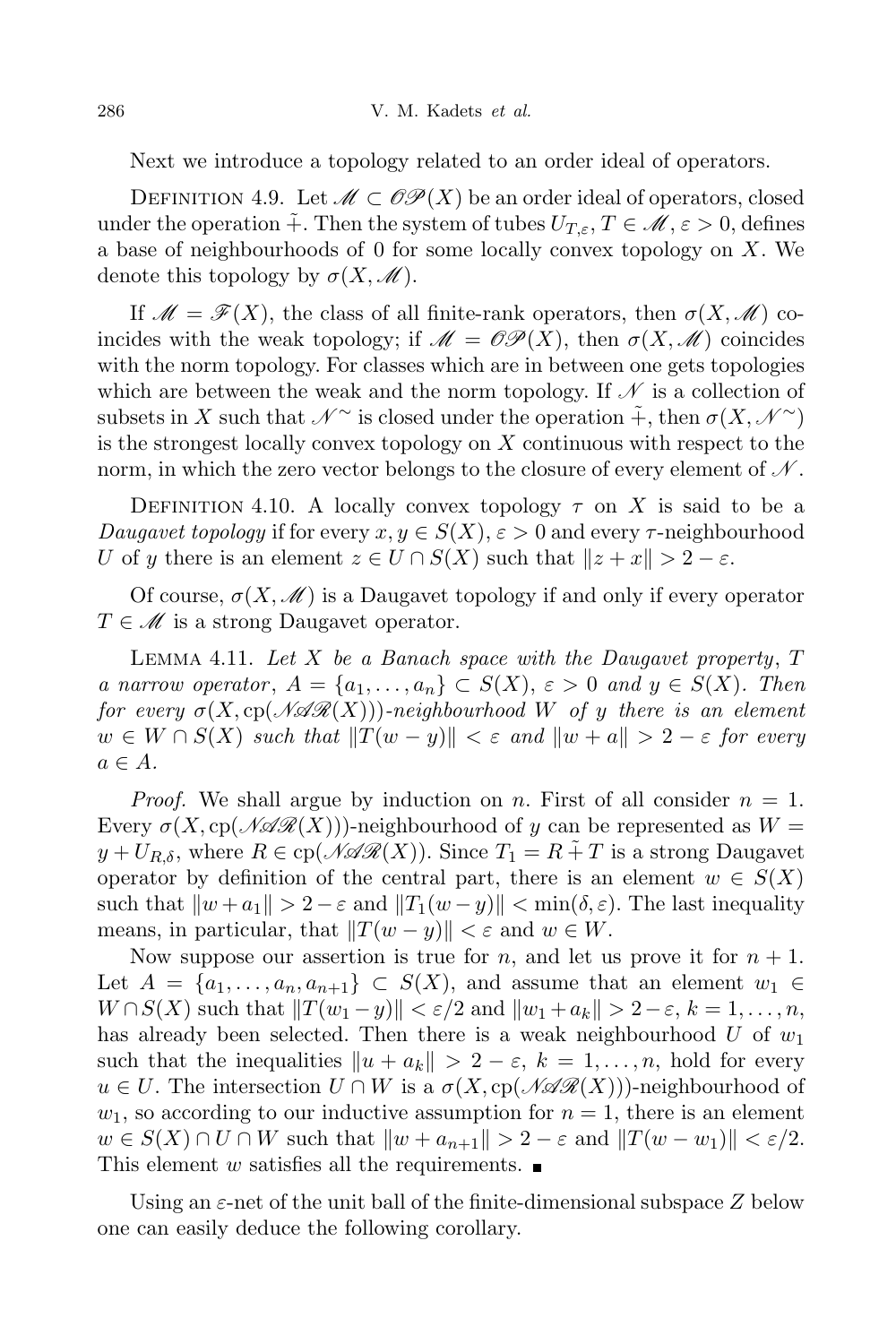Proposition 4.12. *Let X be a Banach space with the Daugavet property*, *T be a narrow operator* and  $Z \subset X$  *be a finite-dimensional subspace.* Then for every  $\varepsilon > 0$ ,  $y \in S(X)$  and every  $\sigma(X, c p(\mathcal{NAR}(X)))$  $neighbourhood$  *W of y there is an element*  $w \in W \cap S(X)$  *such that*  $||T(w-y)|| < \varepsilon$  and  $||z+w|| > (1-\varepsilon)(||z||+||w||)$  for every  $z \in Z$ .

Theorem 4.13. *Let X be a Banach space with the Daugavet property and let*  $T$  *be an operator on*  $X$  *which does not fix a copy of*  $\ell_1$ *. Then*  $T \in$  $\text{cp}(\mathcal{N}\mathcal{A}\mathcal{R}(X))$ , so in particular T is a narrow operator.

*Proof.* Lemma 1(xii) of [6] implies that every operator which does not fix a copy of  $\ell_1$  can be factored through a space without  $\ell_1$ -subspaces. So every operator which does not fix a copy of  $\ell_1$  can be majorized by an operator which maps into a space without  $\ell_1$ -subspaces. Since the class of narrow operators is an order ideal, it is enough to prove our theorem for  $T: X \to Y$ , where *Y* has no  $\ell_1$ -subspaces. Also, by Theorem 4.7 we may assume that *X* and *Y* are separable.

Fix a narrow operator  $R$ ,  $\varepsilon > 0$  and  $x, y \in S(X)$ . Introduce a directed set  $(\Gamma, \preceq)$  as follows: the elements of  $\Gamma$  are finite sequences in  $S(X)$  of the form  $\gamma = (x_1, \ldots, x_n)$ ,  $n \in \mathbb{N}$ , with  $x_1 = x$ . The (strict) ordering is defined by

 $(x_1,...,x_n) \prec (y_1,...,y_m) \Leftrightarrow n \prec m \& \{x_1,...,x_n\} \subset \{y_1,...,y_{m-1}\}\$ and of course  $\gamma_1 \preceq \gamma_2$  if  $\gamma_1 \prec \gamma_2$  or  $\gamma_1 = \gamma_2$ . Now define a bounded function  $F: \Gamma \to Y \times \mathbb{R} \times \mathbb{R}$  by

$$
F(\gamma) = (Tx_n, \alpha(\gamma), \|R(y - x_n)\|),
$$

where

$$
\alpha(\gamma) = \sup\{a > 0 : ||z + x_n|| > a(||z|| + ||x_n||) \,\forall z \in \lim\{x_1, \dots, x_{n-1}\}\}.
$$

Due to Proposition 4.12, for every weak neighbourhood *U* of *y* in *B*(*X*),  $\varepsilon > 0$  and every finite collection  $\{v_1, \ldots, v_n\} \subset X$  there is some  $v_{n+1} \in U$ for which  $\alpha((v_1, \ldots, v_{n+1})) > 1 - \varepsilon$  and  $||R(y - v_{n+1})|| < \varepsilon$ . This means that  $(Ty, 1, 0)$  is a weak limit point of the function  $F$ . So, by Theorem 4.3 there is a strictly  $\prec$ -increasing sequence  $(\gamma_j) = ((x_1, \ldots, x_{n(j)}))$  for which  $(Tx_{n(j)})$  tends weakly to  $Ty$ ,  $(\|R(y - x_{n(j)})\|)$  tends to 0 and  $(\alpha(\gamma_j))$  tends to 1. Passing to a subsequence we can select points  $x_{n(j)}$  in such a way that the sequence  $\{x, x_{n(1)}, x_{n(2)}, \ldots\}$  is  $\varepsilon$ -equivalent to the canonical basis of  $\ell_1$ . According to Mazur's theorem, there is a sequence  $z_n \in \text{conv}\{x_{n(j)}\}_{j>n}$  such that  $||Ty - Tz_n|| \to 0$ . Evidently  $||z_n + x|| > 2 - \varepsilon$  and  $||(R + T)(y - z_n)||$  $\rightarrow$  0, which means that  $R \tilde{+} T \in \mathscr{S}\mathscr{D}(X)$  and thus proves the theorem by Corollary 3.14(b).  $\blacksquare$ 

There are other applications of Theorem 4.3 which are not related to the Daugavet property. As an example let us prove the following theorem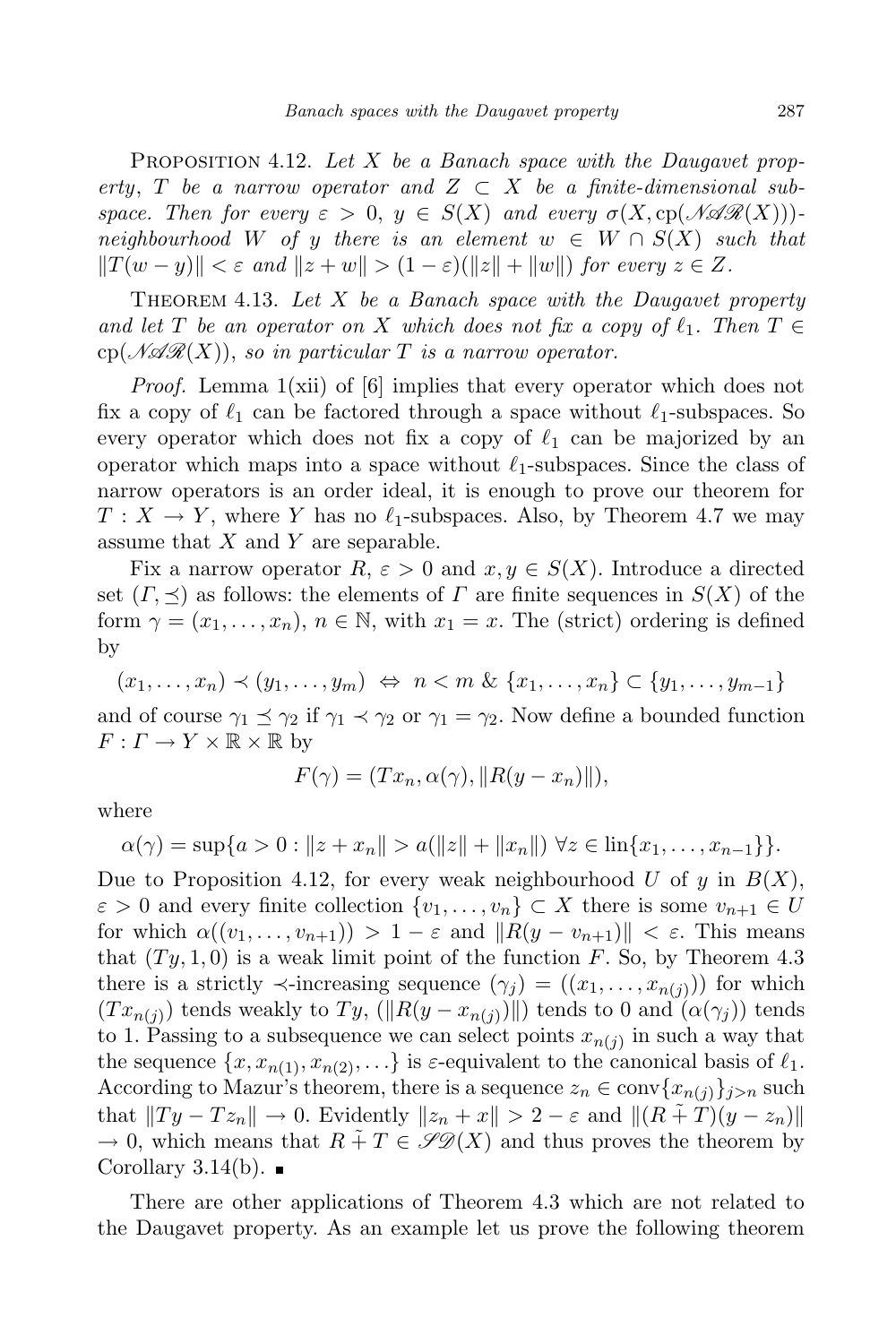which was earlier established by E. Behrends [2] under the more restrictive condition of separability of *X∗* .

THEOREM 4.14. Let *X* be a Banach space without  $\ell_1$ -subspaces and  $A_n \subset$ *X be bounded subsets with*  $0 \in \overline{\text{conv}} A_n$  *for each*  $n \in \mathbb{N}$ *. Then there exists a* sequence  $(a_n)$  in X with  $a_n \in A_n$  for every n such that  $0 \in \overline{\text{conv}}\{a_1, a_2, \ldots\}.$ 

*Proof.* In each *A<sup>n</sup>* there is a separable subset whose closed convex hull contains 0. So, passing to the linear span of these separable subsets we may assume that *X* is separable. Introduce a directed set  $(\Gamma, \prec)$  as follows: the elements of *Γ* are of the form

$$
\gamma = (n, m, \{a_k\}_{k=n}^m, \{\lambda_k\}_{k=n}^m),
$$

where  $n, m \in \mathbb{N}, n < m, a_k \in A_k, \lambda_k > 0, \sum_{k=n}^m \lambda_k = 1$ . Define  $\leq$  as follows: let  $\gamma_1 = (n_1, m_1, \{a_k\}_{k=1}^{m_1})$  $\sum_{k=n_1}^{m_1}$ ,  $\{\lambda_k\}_{k=1}^{m_1}$  $\binom{m_1}{k=n_1}, \ \gamma_2 = (n_2, m_2, \{b_k\}_{k=1}^{m_2})$  $\mu_{k=n_2}^{m_2}, \{\mu_k\}_{k=1}^{m_2}$  $\binom{m_2}{k=n_2};$  $\sum_{k=1}^{m}$ then  $\gamma_1 \preceq \gamma_2$  if  $m_1 < n_2$ . Define  $F : \Gamma \to X$  by the formula  $F(\gamma) =$  $\sum_{k=n}^{m} \lambda_k a_k$ . Now, 0 is a weak limit point of *F*; see the proof of [2, Th. 4.3]. So, by Theorem 4.3 there is a sequence

$$
\gamma_j = (n_j, m_j, \{a_k\}_{k=n_j}^{m_j}, \{\lambda_k\}_{k=n_j}^{m_j})
$$

such that  $n_1 < m_1 < n_2 < m_2 < n_3 < \dots$  and  $\sum_{k=n_j}^{m_j} \lambda_k a_k$  tends weakly to zero. To finish the proof one just needs to apply Mazur's theorem.

**5.** Rich subspaces. In [17] a subspace *Y* of  $L_1$  is called rich if the quotient map  $q: L_1 \to L_1/Y$  is  $L_1$ -narrow, and likewise a subspace Y of  $C(K)$  is called rich in [12] if the quotient map  $q: C(K) \to C(K)/Y$  is *C*-narrow. We are now in a position to discuss rich subspaces in general.

DEFINITION 5.1. Let  $X$  be a Banach space with the Daugavet property. A subspace *Y* is said to be *almost* rich if the quotient map  $q: X \to X/Y$  is a strong Daugavet operator. A subspace *Y* is said to be *rich* if the quotient map  $q: X \to X/Y$  is a narrow operator.

By Theorem 3.7 the new definition comprises the old one for subspaces of  $C(K)$ .

The necessity to distinguish rich and almost rich subspaces will become apparent later when we show that the following theorem does not extend to almost rich subspaces; see Theorem 6.4.

THEOREM 5.2. *A* rich subspace *Y* of a Banach space *X* with the Dau*gavet property has the Daugavet property itself. Moreover* , (*Y, X*) *is a Daugavet pair.*

*Proof.* Consider elements  $x \in S(X)$ ,  $y \in S(Y)$ , a slice  $S = S(x^*, \varepsilon)$  and  $y \in S$ . According to our assumption the quotient map  $q: X \to X/Y$  is a narrow operator. So there is an element  $u \in S$  such that  $||u + x|| > 2 - \varepsilon$  and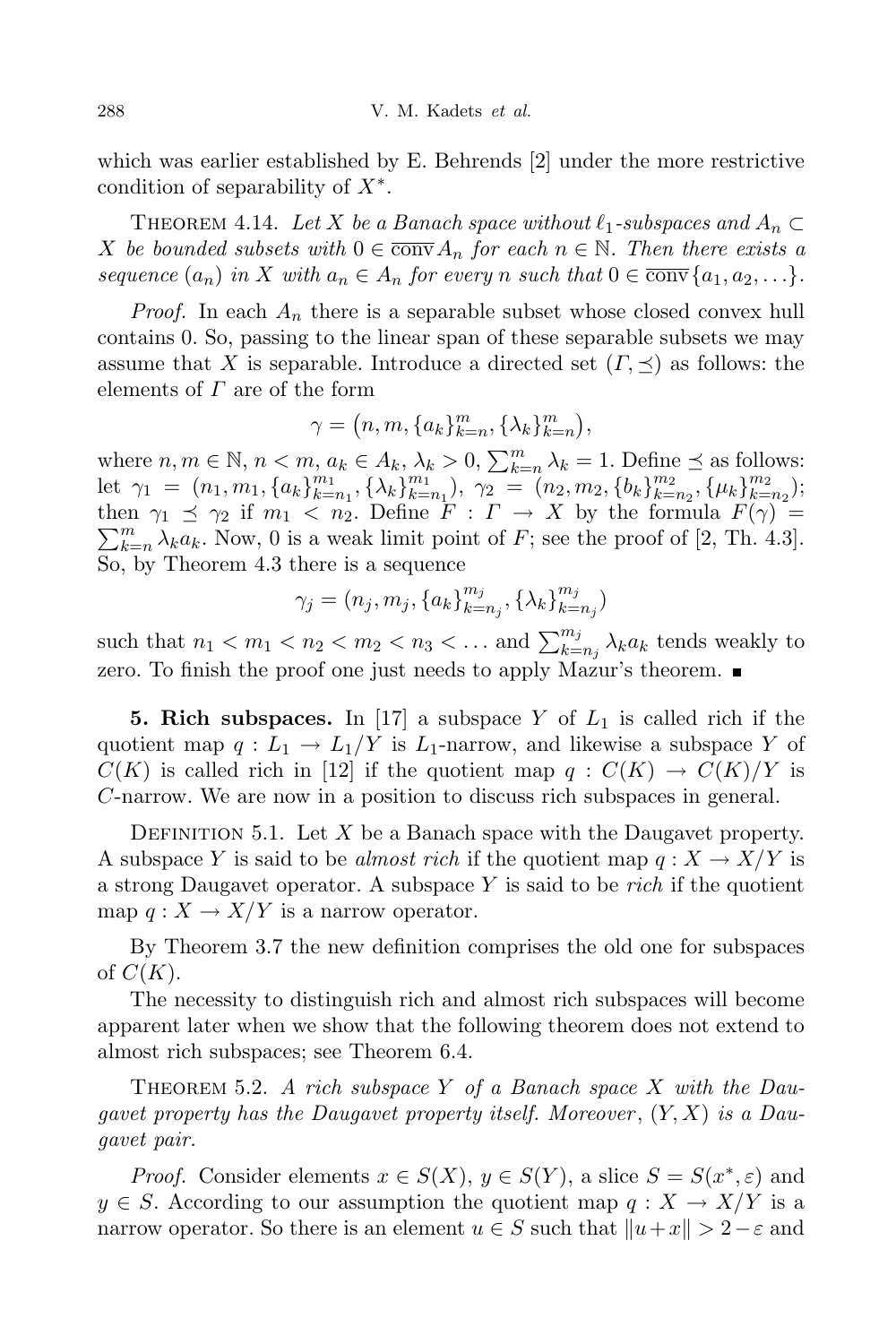$||q(y - u)|| = ||q(u)|| < \varepsilon$ . The last condition means that the distance from *u* to *Y* is smaller than  $\varepsilon$ , so there is an element  $v \in Y$  with  $\|v - u\| < \varepsilon$ . The norm of *v* is close to 1, viz.  $1 - 2\varepsilon < ||v|| < 1 + \varepsilon$ . Put  $w = v/||v||$ . For this *w* we have  $\|w - u\| < 3\varepsilon$ , so  $w \in S(x^*, 4\varepsilon)$  and  $\|w + x\| > 2 - 4\varepsilon$ .

This theorem leads to new hereditary properties for the Daugavet property.

Proposition 5.3. *Suppose Y is a subspace of a Banach space X with the Daugavet property.*

(a) If the quotient space  $X/Y$  has the Radon–Nikodym property, then Y *is rich.*

(b) If  $X/Y$  contains no copy of  $\ell_1$ , then Y is rich in X.

(c) If  $(X/Y)^*$  has the Radon–Nikodým property, then Y is rich.

*In either case Y has the Daugavet property itself.*

*Proof.* (a) follows from Theorem 3.13, (b) from Theorem 4.13, and (c) follows from (b).  $\blacksquare$ 

That *Y* has the Daugavet property under assumption (a) has been proved earlier in [21].

REMARK 5.4. If the quotient map  $q : X \rightarrow X/Y$  belongs to  $c_p(\mathcal{MAR}(X))$ , then the restriction to Y of every narrow operator on X is a narrow operator itself. If *Y* is a rich subspace of a space *X* having the Daugavet property, then the restriction to *Y* of every operator  $T \in \text{cp}(\mathcal{N} \mathcal{R}(\mathcal{X}))$  is a narrow operator.

DEFINITION 5.5. We say that a subspace  $Y$  of a space  $X$  with the Daugavet property is *wealthy* if *Y* and every subspace of *X* containing *Y* have the Daugavet property.

It is plain that if *Y* is an (almost) rich subspace of a space *X* with the Daugavet property, then every larger subspace is (almost) rich, too. Thus, if *Y* is rich, then it is wealthy. We now investigate the converse implication.

Lemma 5.6. *The following conditions for a subspace Y of a Banach space X with the Daugavet property are equivalent*:

(i) *Y is wealthy.*

(ii) *Every finite-codimensional subspace of Y is wealthy.*

(iii) *For every*  $x, y \in S(X)$ , the linear span of Y, x and y has the Dau*gavet property.*

(iv) *For every*  $x, y \in S(X)$ ,  $\varepsilon > 0$  *and every slice S of*  $S(X)$  *which* contains y there is an element  $v \in \text{lin}(\{x, y\} \cup Y) \cap S$  such that  $||x+v|| > 2-\varepsilon$ .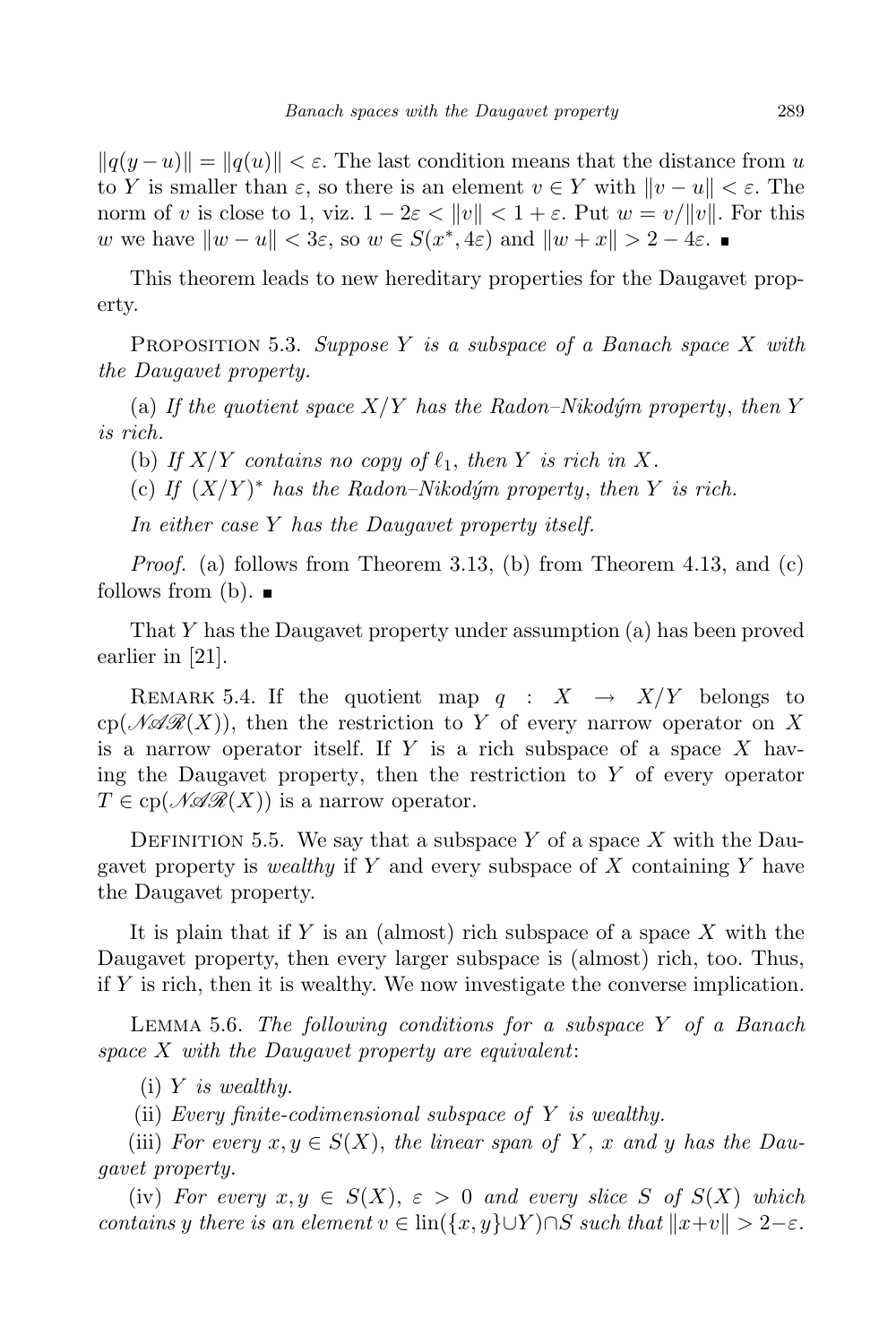*Proof.* Due to Proposition 5.3 every finite-codimensional subspace of a space with the Daugavet property has the Daugavet property itself (see also [13, Th. 2.14]); this is the reason for the equivalence of (i) and (ii). The implication (i)*⇒*(iii) follows immediately from the definition of a wealthy subspace; (iii)⇒(iv) and (iv)⇒(i) are consequences of Lemma 1.1.  $\blacksquare$ 

Let us say that a pair of elements  $x, y \in S(X)$  is  $\varepsilon$ -fine if there is a slice *S* of *S*(*X*) which contains *y* and the diameter of  $S \cap \text{lin}\{x, y\}$  is less than  $\varepsilon$ .

Lemma 5.7. *Let Y be a wealthy subspace of a Banach space X with the Daugavet property and let a pair*  $x, y \in S(X)$  *be*  $\varepsilon$ *-fine. Then Y intersects*  $D(x, y, 2\varepsilon)$ .

*Proof.* First fix a slice  $S = S(x^*, \varepsilon_1)$  from the definition of an  $\varepsilon$ -fine pair and a  $\delta > 0$  such that the set  $W = \{w \in \text{lin}\{x, y\} : ||w|| < 1 + \delta,$  $x^*(w) > 1 - \varepsilon_1$  still has diameter less than  $\varepsilon$ . Now find a finite-codimensional subspace  $E \subset Y$  such that

 $(1)$   $x^* = 0$  on  $E$ ,

(2) if  $e \in E$  and  $w \in \text{lin}\{x, y\}$ , then  $\|w\| < (1 + \delta) \|e + w\|$ ;

the last condition can be satisfied by a variant of the Mazur argument leading to the basic sequence selection principle; see [10, Lemma 6.3.1]. According to our assumptions  $\text{lin}(\{x, y\} \cup E)$  has the Daugavet property. So there is an element  $v \in \text{lin}(\{x, y\} \cup E) \cap S$  such that  $\|x + v\| > 2 - \varepsilon$ . Represent *v* in the form  $v = e + w$ , where  $e \in E$ ,  $w \in \text{lin}\{x, y\}$ . By choice of *E* this means that  $\|w\| < 1 + \delta$  and  $x^*(w) = x^*(v) > 1 - \varepsilon_1$ . Thus,  $w \in W$  and *k ky* − *w*<sup>*k*</sup>  $\leq$  *ε*. Finally we see that the element *e* belongs to  $E ∩ D(x, y, 2ε)$ , which concludes the proof.  $\blacksquare$ 

Recall the following result [13], which can also be deduced from our Proposition 4.12:

Lemma 5.8. *Let X be a Banach space with the Daugavet property and Z ⊂ X be a finite-dimensional subspace. Then*, *for every ε >* 0 *in every slice of the unit sphere of X there is an element x such that*

 $\|z + x\| > (1 - \varepsilon)(\|z\| + \|x\|) \quad \forall z \in Z.$ 

We now present two easy lemmas.

Lemma 5.9. *A subspace Y of a Banach space with the Daugavet property which is almost rich together with all of its* 1*-codimensional subspaces is rich.*

*Proof.* Let  $q: X \to X/Y$  be the quotient map and let  $x^* \in S(X^*)$ ; further let  $Y_1 = Y \cap \ker x^*$  and let  $q_1 : X \to X/Y_1$  be the corresponding quotient map. Then either  $Y_1 = Y$  or  $Y_1$  is 1-codimensional in Y. In either case we have  $||q(x)|| + |x^*(x)| \leq 2||q_1(x)||$  for all  $x \in X$ . Since  $q_1$  is a strong Daugavet operator by assumption, so is  $q \tilde{+} x^*$ , and q is narrow.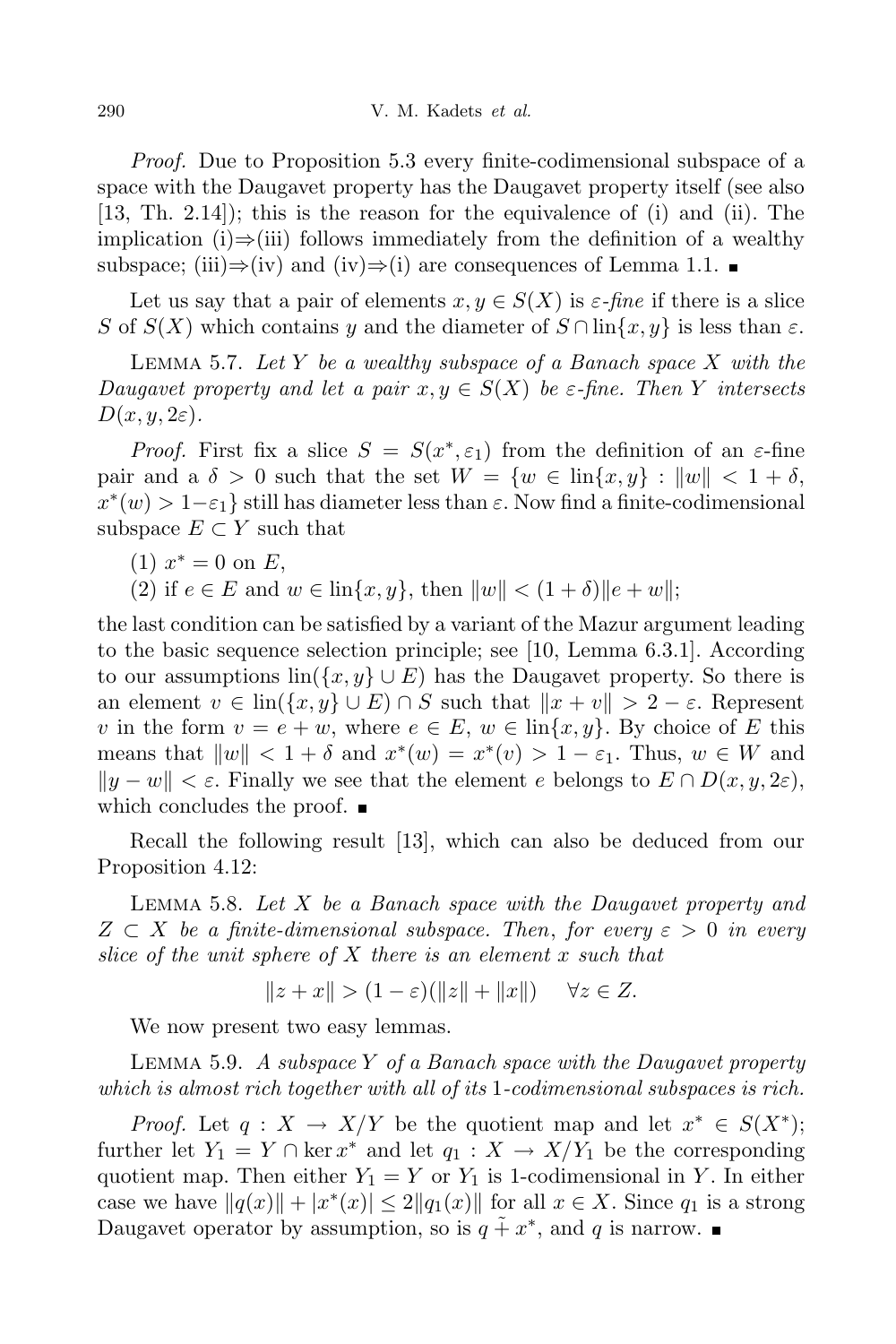Lemma 5.10. *A subspace Y of a Banach space X with the Daugavet* property is almost rich if and only if Y intersects all the elements of  $\mathcal{D}(X)$ .

*Proof.* If *Y* intersects all the elements of  $\mathscr{D}(X)$ , then the quotient map q:  $X \to X/Y$  is unbounded from below on every element of  $\mathscr{D}(X)$ . So *q* belongs to  $\mathscr{D}(X)$ <sup>∼</sup> which coincides with the class of strong Daugavet operators by Proposition 3.4.

Now consider the converse statement. If *Y* is almost rich, then for every  $\varepsilon > 0$  the map q is unbounded from below on every set of the form  $D(x, y, \varepsilon/2)$ . This means that there is an element  $z \in Y$  for which  $dist(z, D(x, y, \varepsilon/2)) < \varepsilon/2$ . In this case *z* belongs to  $D(x, y, \varepsilon)$ , so the intersection of this set with *Y* is non-empty.

The following is the key result for establishing that wealthy subspaces are rich.

Lemma 5.11. *Every wealthy subspace Y of a Banach space X having the Daugavet property is almost rich.*

*Proof.* According to Lemma 5.10 we need to prove that for every positive  $\varepsilon$  < 1/10 and every pair  $x, y \in S(X)$  the subspace *Y* intersects  $D(x, y, \varepsilon)$ . To do this, according to Lemma 5.7, it is enough to show that for every  $\varepsilon > 0$  and every  $x, y \in S(X)$  there is an  $\varepsilon$ -fine pair  $x_1, y_1 \in S(X)$  which  $\alpha$  approximates  $(x, y)$  well; i.e.,  $||x - x_1|| + ||y - y_1|| < \varepsilon$ . Fix a positive  $\delta < \varepsilon^2/8$ and select an element  $z \in S(X)$  in such a way that for every  $w \in \text{lin}\{x, y\}$ and  $t > 0$ ,

$$
||w + tz|| \ge (1 - \delta)(||w|| + |t|)
$$

(we use Lemma 5.8). Put  $x_1 = x + \varepsilon z$ ,  $y_1 = y$ . To show that  $(x_1, y)$  is an  $\varepsilon$ -fine pair it is sufficient to demonstrate that, for every  $v \in \text{lin}\{x_1, y\}$  with  $||v|| \geq \varepsilon$ ,  $\max\{\|y+v\|, \|y-v\|\} > 1$ . To do this let us argue ad absurdum. Take some  $v = ay + b(x + \varepsilon z)$  with  $||v|| \ge \varepsilon$  and assume that  $\max\{||y + v||, ||y - v||\} = 1$ . Then

$$
1 = \max{\{\|y + ay + b(x + \varepsilon z)\|, \|y - ay - b(x + \varepsilon z)\|\}}
$$
  
\n
$$
\geq (1 - \delta)(\max{\{\|y + ay + bx\|, \|y - ay - bx\|\} + |b|\varepsilon)}
$$
  
\n
$$
\geq (1 - \delta)(1 + |b|\varepsilon).
$$

So  $|b| \leq \varepsilon/4$ . But in this case  $|a| > \varepsilon/2$  and

 $\max\{\|y+v\|,\|y-v\|\} > \max\{\|y+ay\|,\|y-ay\|\} - \varepsilon/3 > 1 + \varepsilon/6,$ 

which provides a contradiction.  $\blacksquare$ 

Theorem 5.12. *The following properties of a subspace Y of a Daugavet space X are equivalent*: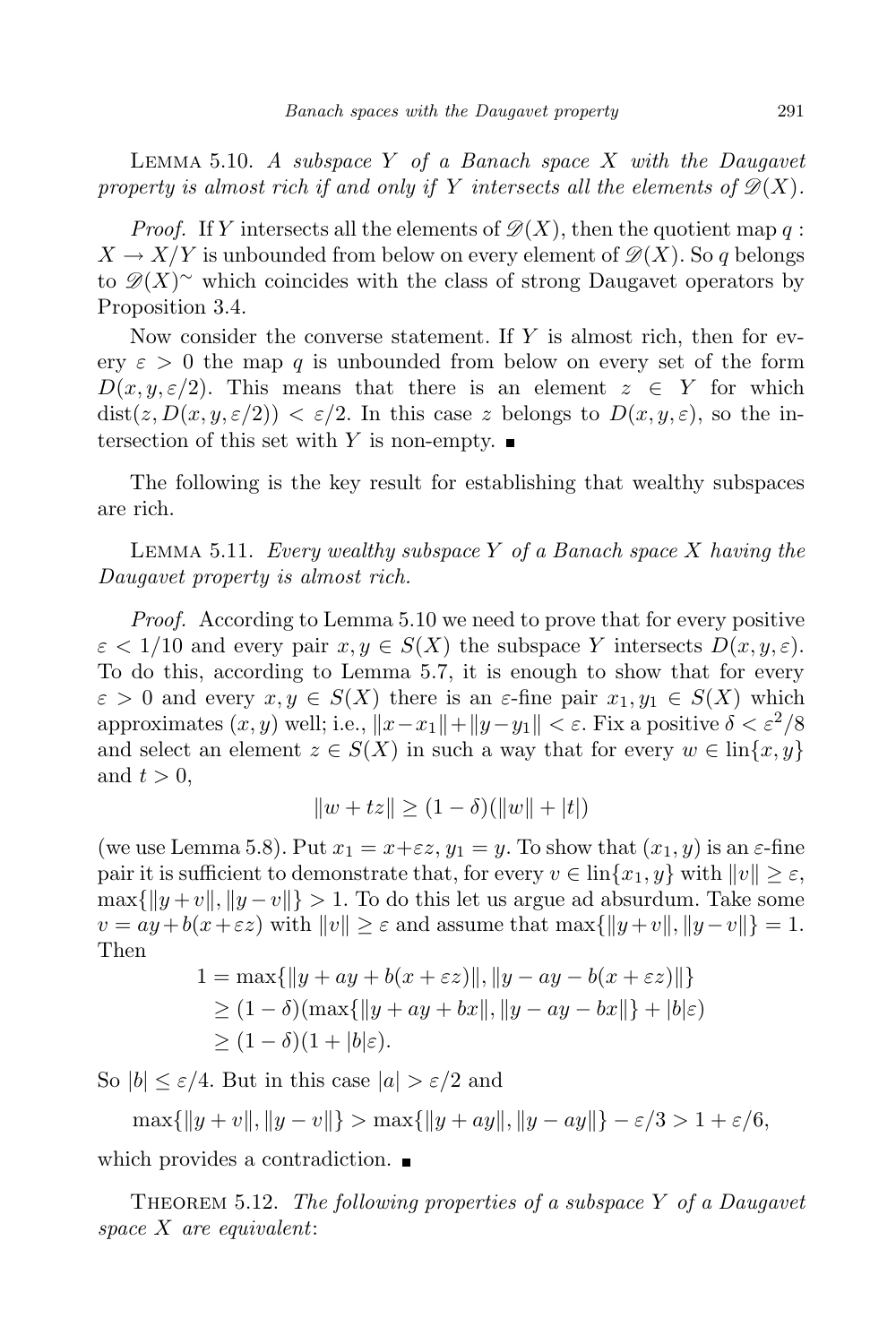- (i) *Y is wealthy.*
- (ii) *Y is rich.*
- (iii) *Every finite-codimensional subspace of Y is rich.*

*Proof.* It is clear that (iii)*⇒*(ii)*⇒*(i); see the remark following Definition 5.5. Now suppose (i). Every 1-codimensional subspace of *Y* is wealthy by Lemma 5.6 and is hence almost rich by Lemma 5.11. An appeal to Lemma 5.9 completes the proof.

**6. Operators on** *L*1**.** In this section we shall study strong Daugavet and narrow operators on  $L_1$ . We first introduce a technical definition.

Let  $(\Omega, \Sigma, \mu)$  be an atomless probability space. A function  $f \in L_1$  $L_1(\mu)$  is said to be a *balanced*  $\varepsilon$ -peak on  $A \in \Sigma$  if  $f \ge -1$ , supp  $f \subset A$ ,  $Q \int f d\mu = 0$  and  $\mu\{t : f(t) = -1\} > \mu(A) - \varepsilon$ . The collection of all balanced *ε*-peaks on *A* will be denoted by  $P(A, \varepsilon)$ .

THEOREM 6.1.  $\mathcal{NAR}(L_1) = \{P(A,\varepsilon): A \in \Sigma, \varepsilon > 0\}^\sim$ .

*Proof.* Let  $T \in \mathcal{NAR}(L_1)$ ,  $\delta, \varepsilon > 0$ , and  $A \in \Sigma$ . Consider a slice in  $L_1$ of the form

$$
S = \Big\{ f \in B(L_1) : \int_A f \, d\mu > 1 - \delta \Big\}.
$$

Applying Lemma 3.8 to this slice, the elements  $x = -\chi_A/\mu(A), y = \chi_A/\mu(A)$ and  $\delta$  we get a function  $v \in S$  such that

(6.1) 
$$
\|v - \chi_A/\mu(A)\| > 2 - \delta, \quad \|T(v - \chi_A/\mu(A))\| < \delta.
$$

Denote by *B* the set  $\{t \in A : v(t) > 0\}$ . The condition  $v \in S$  implies that  $||v - \chi_B v|| < \delta$ , so

$$
\|v\chi_B - \chi_A/\mu(A)\| > 2 - 2\delta.
$$

Next, introduce  $C = \{t \in A : v(t) > 1/\mu(A)\}$ . By the last inequality

$$
||v\chi_C - \chi_A/\mu(A)|| > 2 - 2\delta, \quad ||v - \chi_C v|| < 3\delta
$$

and

$$
(6.2) \t\t \mu(C) < \delta \mu(A);
$$

to see this observe that

$$
2 - 2\delta < \left\| \chi_B v - \frac{\chi_A}{\mu(A)} \right\| \le \int_C \left( \chi_B v - \frac{1}{\mu(A)} \right) d\mu + \frac{1}{\mu(A)} (\mu(A) - \mu(C))
$$
\n
$$
\le 2 - 2\frac{\mu(C)}{\mu(A)}.
$$

Put  $f = (\mu(A)/\beta)\chi_C v - \chi_A$  with  $\beta = \int_C v d\mu$  so that  $\int_{\Omega} f d\mu = 0$ . Since  $\int_A v \, d\mu > 1 - \delta$  we see from  $\|v - \chi_C v\| < 3\delta$  that  $\beta \ge 1 - 4\delta$ . By (6.1) we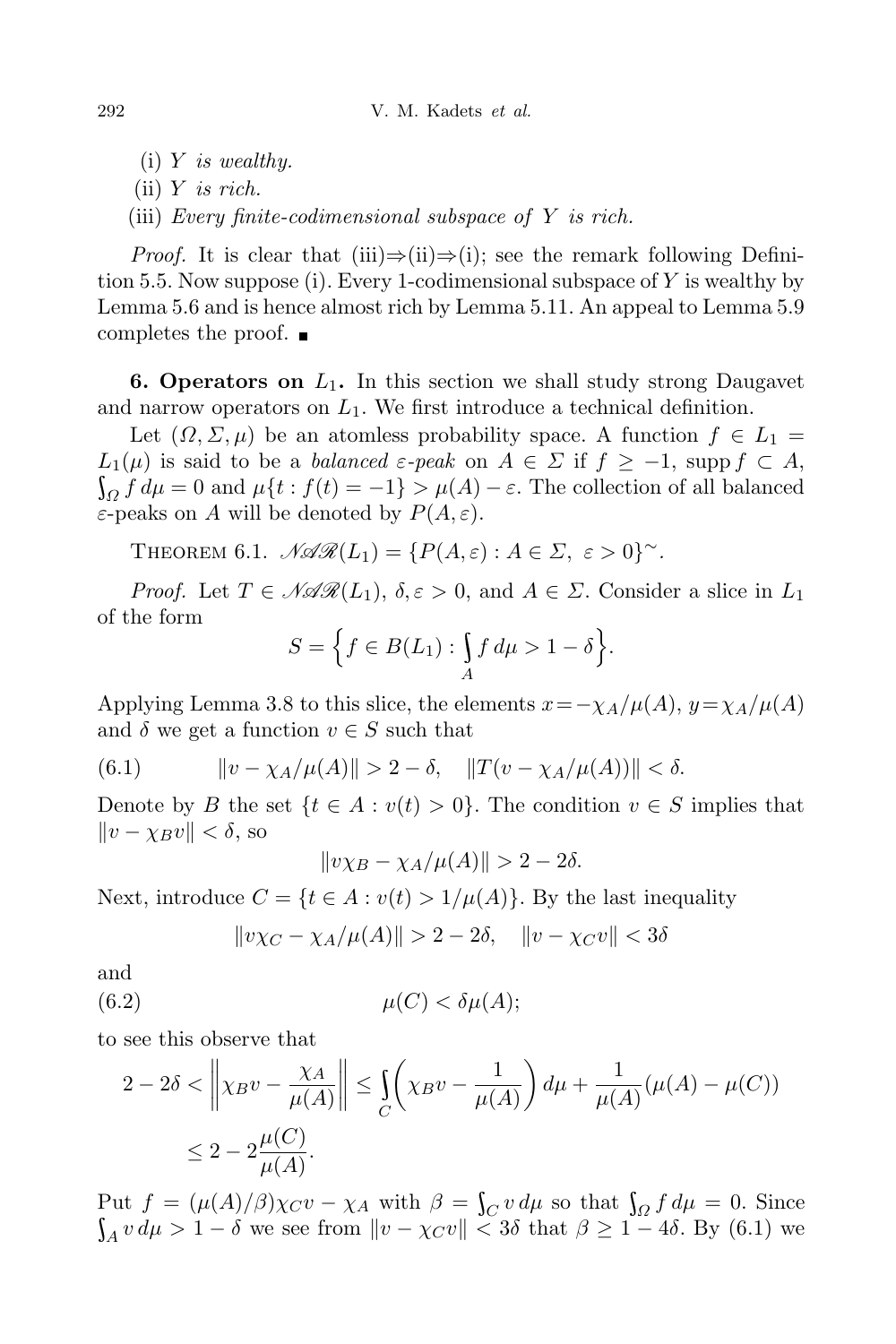conclude that

$$
||Tf|| = \mu(A) \left||T\left(\frac{\chi_{C}v}{\beta} - \frac{\chi_{A}}{\mu(A)}\right)|| \le \mu(A) \left(||T|| \left||\frac{\chi_{C}v}{\beta} - v\right|| + \delta\right)
$$

and

$$
\left\|\frac{\chi_C v}{\beta} - v\right\| \le \left\|\frac{\chi_C v - v}{\beta}\right\| + \left\|\frac{v}{\beta} - v\right\| \le \frac{3\delta}{\beta} + \left(\frac{1}{\beta} - 1\right) \le \frac{7\delta}{1 - 4\delta},
$$

and if  $\delta$  is small enough,  $f \in P(A, \varepsilon)$  by (6.2). This proves the inclusion  $\mathcal{N}\mathcal{R}(L_1) \subset \{P(A,\varepsilon): A \in \Sigma, \varepsilon > 0\}^{\sim}.$ 

To prove the opposite inclusion we use Proposition 3.11. Fix *T ∈*  $\{P(A,\varepsilon): A \in \Sigma, \varepsilon > 0\}^{\sim}$ . Let  $x, y \in S(L_1), y^* \in S(L_{\infty})$  and  $\varepsilon > 0$ be such that  $\langle y^*, y \rangle > 1 - \varepsilon$ . Without loss of generality we may assume that there is a partition  $A_1, \ldots, A_n$  of  $\Omega$  such that the restrictions of x, y and  $y^*$  to  $A_k$  are constants, say  $a_k$ ,  $b_k$  and  $c_k$  respectively. By our assumption *T* is unbounded from below on each  $P(A_k, \delta)$  for  $\delta > 0$ ,  $k = 1, \ldots, n$ . Fix functions  $f_k \in P(A_k, \delta)$  such that  $||Tf_k|| < \delta, k = 1, \ldots, n$ , and put

$$
v = \sum_{k=1}^{n} b_k (\chi_{A_k} + f_k).
$$

By definition of balanced  $\delta$ -peaks  $\langle y^*, v \rangle > 1 - \varepsilon$ ,  $\|v\| = 1$ , and  $\|T(y-v)\|$  and  $\mu(\text{supp } v)$  become arbitrarily small when  $\delta$  is small enough. Thus  $\delta$  can be chosen so that *v* fulfills the conditions  $||T(y - v)|| < \varepsilon$  and  $||x + v|| > 2 - \varepsilon$ .

The characterisation of narrow operators on *L*<sup>1</sup> proved above looks similar to the definition of  $L_1$ -narrow operators. It is easy to prove that every *L*1-narrow operator is narrow. We do not know whether the classes of narrow operators and *L*1-narrow operators on *L*<sup>1</sup> coincide.

The aim of the remainder of this section is to construct an example of a strong Daugavet operator on  $L_1$  which is not narrow. In fact, we shall define a subspace  $Y \subset L_1[0,1]$  so that the quotient map  $q: L_1 \to L_1/Y$  is a strong Daugavet operator, but *Y* fails the Daugavet property. By Theorem 5.2, *q* cannot be narrow. Likewise, *Y* is almost rich, but not rich.

Let  $I_{n,k} = [(k-1)/2^n, k/2^n)$  for  $n \in \mathbb{N}_0$  and  $k = 1, 2, ..., 2^n$ . Fix  $N \in \mathbb{N}$ . We define

$$
g_{0,1} = (2^N - 1)\chi_{I_{N,1}} - \chi_{I_{0,1}\setminus I_{N,1}},
$$
  
\n
$$
g_{1,1} = (2^{N^2 - N} - 1)\chi_{I_{N^2,1}} - \chi_{I_{N,1}\setminus I_{N^2,1}},
$$
  
\n
$$
g_{1,k} = g_{1,1}(t - (k - 1)/2^n), \quad k = 2, ..., 2^N,
$$
  
\n
$$
\vdots
$$
  
\n
$$
g_{n,1} = (2^{N^{n+1} - N^n} - 1)\chi_{I_{N^{n+1},1}} - \chi_{I_{N^n,1}\setminus I_{N^{n+1},1}},
$$
  
\n
$$
g_{n,k} = g_{n,1}(t - (k - 1)/2^{N^n}), \quad k = 2, ..., 2^{N^n}.
$$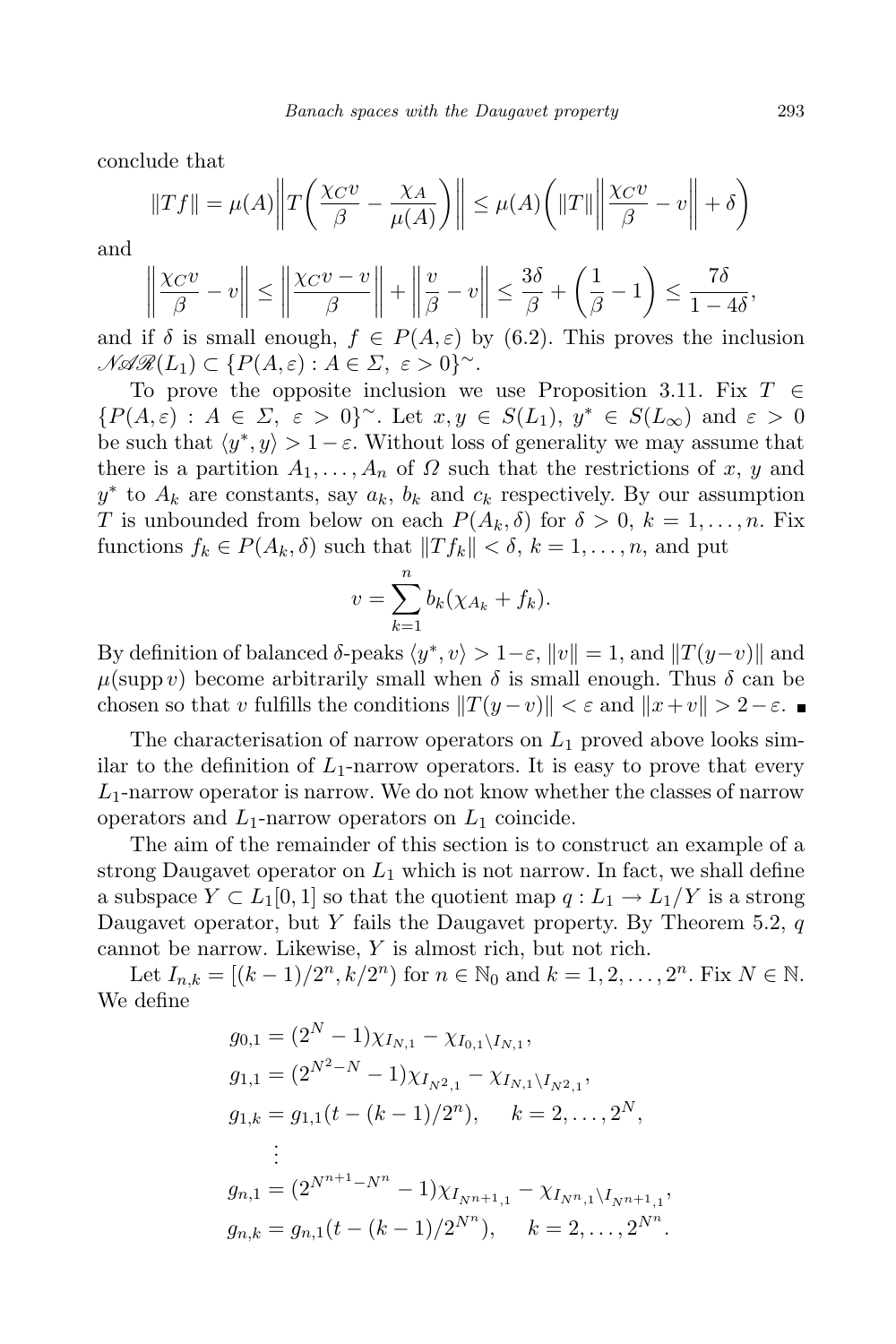Denote by  $P_n$  the "peak set" of the *n*th generation, i.e.,

$$
P_n = \Big\{ t \in [0, 1] : \sum_{k=1}^{2^{N^n}} g_{n,k}(t) > 0 \Big\},\
$$

and  $P = \bigcup_{n} P_n$ . Clearly  $|P_n| = 2^{N^n}/2^{N^{n+1}} = (1/2^{N-1})^{N^n}$  and  $|P| \le$  $1/(2^N-1)$ . Notice also that  $\int_0^1 g_{n,k}$  $\int_{0}^{1} g_{n,k}(t) dt = 0$  for all *n* and *k*.

First we formulate a lemma. All the norms appearing below are *L*1 norms.

Lemma 6.2. *Let*

$$
g = \sum_{n=0}^{M} \sum_{k=1}^{2^{N^n}} a_{n,k} g_{n,k}.
$$

*Then*

$$
||gx_{[0,1]\setminus P}|| \leq 3||gx_P||.
$$

*Proof.* Define

$$
g'' = \sum_{\text{supp } g_{n,k} \subset P} a_{n,k} g_{n,k}, \quad g' = g - g''.
$$

Since  $g'$  and  $g$  coincide off  $P$ , we clearly have

(6.3) 
$$
||g'\chi_{[0,1]\setminus P}|| = ||g\chi_{[0,1]\setminus P}||.
$$

We also have

(6.4) *kg*  $\|g'\chi_P\| \le \|g\chi_P\|$ .

Indeed, we can write *P* as a countable union of disjoint (half-open) intervals; denote by *I* any one of these. Then  $g'$  is constant on *I*, and  $\mathfrak{c}^1$   $\mathfrak{m}$   $\mathfrak{m}$  $\int_0^1 g''(t) dt = 0.$  Hence

$$
||g'\chi_I|| = \left|\int_0^1 g'(t)\chi_I(t) \, dt\right| = \left|\int_0^1 (g'(t)\chi_I(t) + g''(t)\chi_I(t)) \, dt\right| \le ||g\chi_I||.
$$

Summing up over all *I* gives the result.

Next, we claim that

(6.5) 
$$
||g'\chi_{[0,1]\setminus P}|| \leq 3||g'\chi_P||.
$$

To see this, we label the intervals *I* from the previous paragraph as follows. For every  $l \in \mathbb{N}$  write  $B_0 = P_0$  and  $B_l = P_l \setminus \bigcup_{i=1}^{l-1} P_i$ . Each  $B_l$  can be written as  $\bigcup_{d \in D_l} I_{N^{l+1},d}$  where  $D_l$  is some subset of  $\{1, \ldots, 2^{N^{l+1}}\}$  with cardinality  $\langle 2^{N^l} \cdot \text{Write } g' = \sum_{n=0}^M \sum_{k=1}^{2^{N^n}} b_{n,k} g_{n,k}$ . We then have the estimates

$$
\int_{0}^{1} |g'(t)\chi_{B_0}(t)| dt = |b_{0,1}| \frac{2^N - 1}{2^N}
$$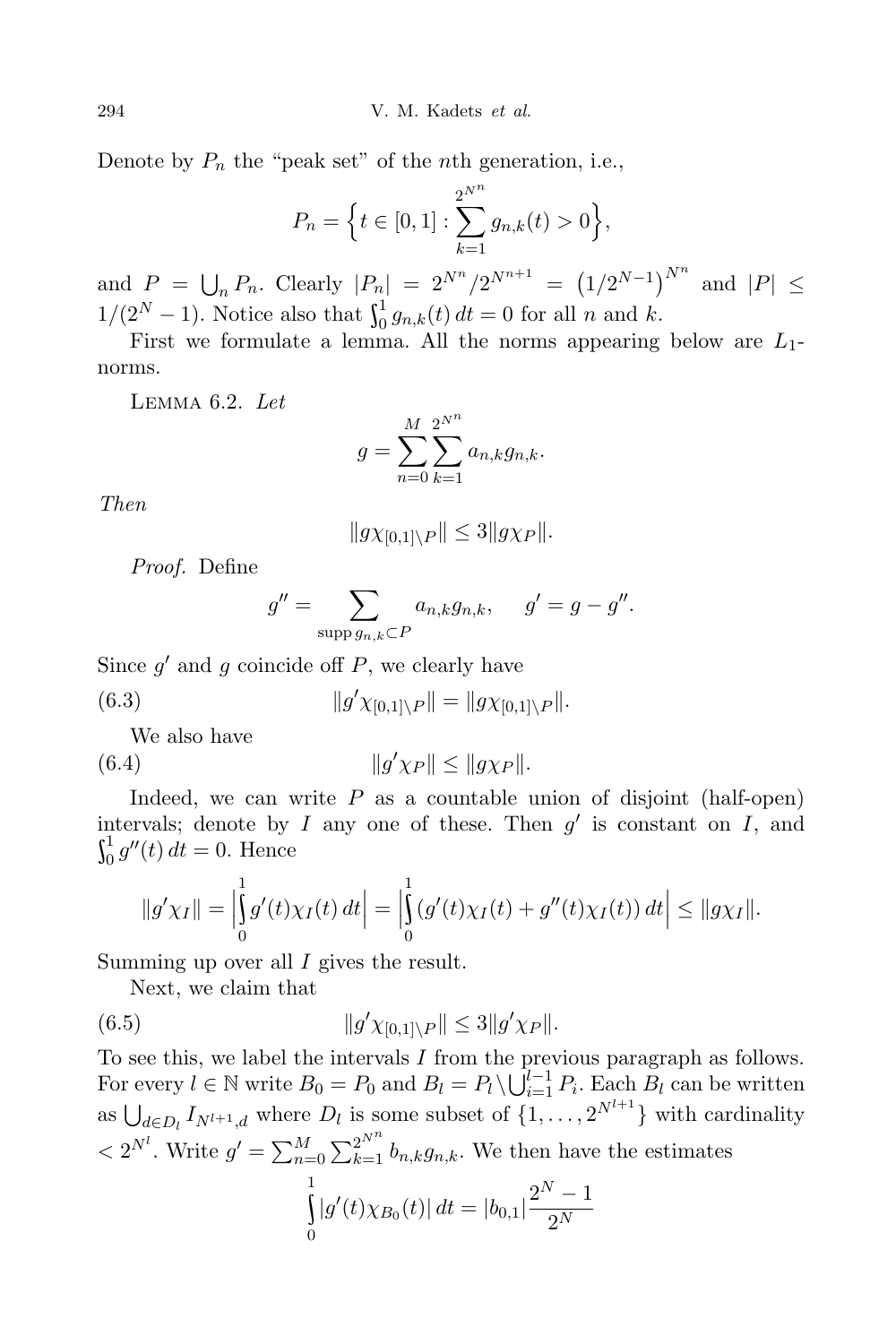and

$$
\int_{0}^{1} |g'(t)\chi_{B_l}(t)| dt = \sum_{d \in D_l} \int_{I_{N^{l+1},d}} \left| -b_{0,1} - \sum_{n=1}^{l-1} \sum_{k=1}^{2^{N^n}} b_{n,k} \chi_{\text{supp } g_{n,k}} + b_{l,(d-1)/(2^{N-1})^{N^l}+1} (2^{N^{l+1}-N^l} - 1) \right| dt
$$
  

$$
\geq \sum_{k=1}^{2^{N^l}} \left( \frac{1}{2^{N^l}} - \frac{1}{2^{N^{l+1}}} \right) |b_{l,k}|
$$

$$
- \frac{1}{(2^{N-1})^{N^l}} |b_{0,1}| - \frac{1}{(2^{N-1})^{N^l}} \sum_{n=1}^{l-1} \sum_{k=1}^{2^{N^l}} |b_{n,k}|.
$$

Summing up over all *l* gives us

$$
\int_{P} |g'(t)| dt \ge |b_{0,1}| \left( \frac{2^{N} - 1}{2^{N}} - \sum_{m=1}^{\infty} \frac{1}{(2^{N-1})^{N^{m}}} \right) \n+ \sum_{l=1}^{\infty} \left( \frac{1}{2^{N^{l}}} - \frac{1}{2^{N^{l+1}}} - \sum_{m=l+1}^{\infty} \frac{1}{(2^{N-1})^{N^{m}}} \right) \sum_{k=1}^{2^{N^{l}}} |b_{l,k}| \n\ge \frac{1}{2} |b_{0,1}| + \frac{1}{2} \sum_{l=1}^{\infty} \frac{1}{2^{N^{l}}} \sum_{k=1}^{2^{N^{l}}} |b_{l,k}|.
$$

On the other hand, by the triangle inequality

$$
\int_{0}^{1} |g'(t)| dt \le 2 \bigg( |b_{0,1}| + \sum_{l=1}^{\infty} \frac{1}{2^{N^l}} \sum_{k=1}^{2^{N^l}} |b_{l,k}| \bigg),
$$

hence the claim follows.

The lemma now results from  $(6.3)$ – $(6.5)$ .

THEOREM 6.3. Let  $Y_N \subset L_1[0,1]$  be the closed subspace generated by the *system*  ${g_{n,k}}$  *and the constants. Then the quotient map*  $q_N : L_1 \to L_1/Y_N$ *is a strong Daugavet operator for all N*, *but Y<sup>N</sup> fails the Daugavet property if*  $N \geq 4$ *.* 

*Proof.* Fix  $x, y \in S(L_1)$  and  $\varepsilon > 0$ . Without loss of generality we may assume that  $x = \sum_{k=1}^{2^{N^n}} a_{n,k} \chi_{I_{n,k}}$  for a large enough *n* to be chosen later.

Put  $h = \sum_{k=1}^{2^{N^n}} a_{n,k} g_{n,k}$ . Then

$$
x + h = \sum_{k=1}^{2^{N^n}} 2^{N^{n+1} - N^n} \chi_{N^{n+1}, d_{n,k}} a_{n,k}
$$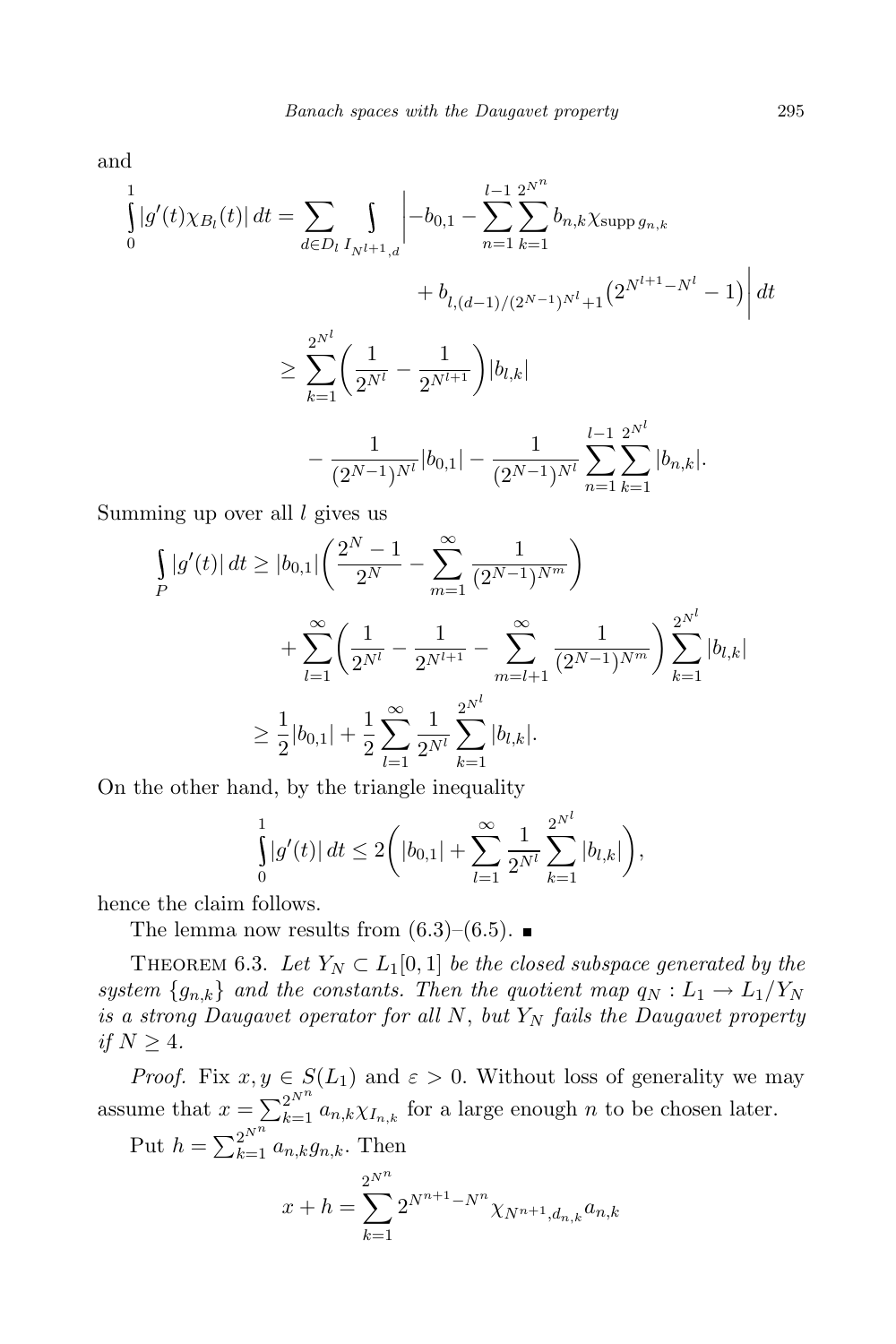with  $d_{n,k} = 1 + (k-1)(2^{N-1})^{N^n}$ . So

$$
||x + h|| = \sum_{k=1}^{2^{N^n}} \frac{|a_{n,k}|}{2^{N^n}} = ||x|| = 1,
$$

and  $\text{supp}(x+h) \subset P_n$ . Since  $|P_n| \to 0$  we can pick *n* large enough to satisfy  $\|x + h + y\| > 2 - \varepsilon$ . This shows that *q<sub>N</sub>* is a strong Daugavet operator.

To show that  $Y_N$  fails the Daugavet property if  $N \geq 4$ , take  $g^* =$  $\chi_{[0,1]\setminus P} \in Y_N^*$  and  $\varepsilon = 2|P|$ . Since  $\mathbf{1} \in S(Y_N)$ , we get

$$
||g^*|| \ge g^*(1) = 1 - \varepsilon/2 > 1 - \varepsilon.
$$

Thus,  $S(g^*, \varepsilon) \cap B(Y_N) \neq \emptyset$ . We show that there is no *f* in this slice such that  $||f - 1|| > 2 - \varepsilon$ .

Suppose, on the contrary, that there is such an *f*. Without loss of generality we can assume that

$$
f = a_0 \mathbf{1} + g
$$

where *g* is as in Lemma 6.2.

It follows from our conditions that

(6.6) 
$$
||f\chi_P|| = \int\limits_P |f(t)| dt = ||f|| - g^*(|f|) \le 1 - g^*(f) < \varepsilon.
$$

Hence,

$$
1 \ge \int_{0}^{1} f(t) dt = \int_{P} f(t) dt + g^{*}(f) > 1 - 2\varepsilon,
$$

and since  $\int_0^1 f(t)$  $\int_{0}^{1} f(t) dt = a_0$ , we get (6.7)  $1 - 2\varepsilon < a_0 < 1$ .

By (6.6) and (6.7),

(6.8)  $\|gx_P\| \leq \varepsilon + |P| < 2\varepsilon,$ 

thus  $(6.7)$  and  $(6.8)$  yield

 $||g\chi_{[0,1]\setminus P}|| \ge ||g|| - 2\varepsilon = ||f - a_0 1|| - 2\varepsilon \ge ||f - 1|| - 4\varepsilon > 2 - 5\varepsilon.$ But now Lemma 6.2 and (6.8) imply

 $2 - 5\varepsilon < ||gx_{[0,1]}\rangle_P || \leq 3||gx_P|| < 6\varepsilon,$ 

which yields  $\varepsilon > 2/11$ , i.e.,  $|P| > 1/11$ , which is false for  $N \geq 4$ .

Theorems 6.3 and 5.2 immediately yield the following result.

**THEOREM** 6.4. *There is* an almost rich subspace of  $L_1[0, 1]$  which fails *the Daugavet property and hence fails to be rich. Thus*, *on L*1[0*,* 1] *the class of strong Daugavet operators does not coincide with the class of narrow operators.*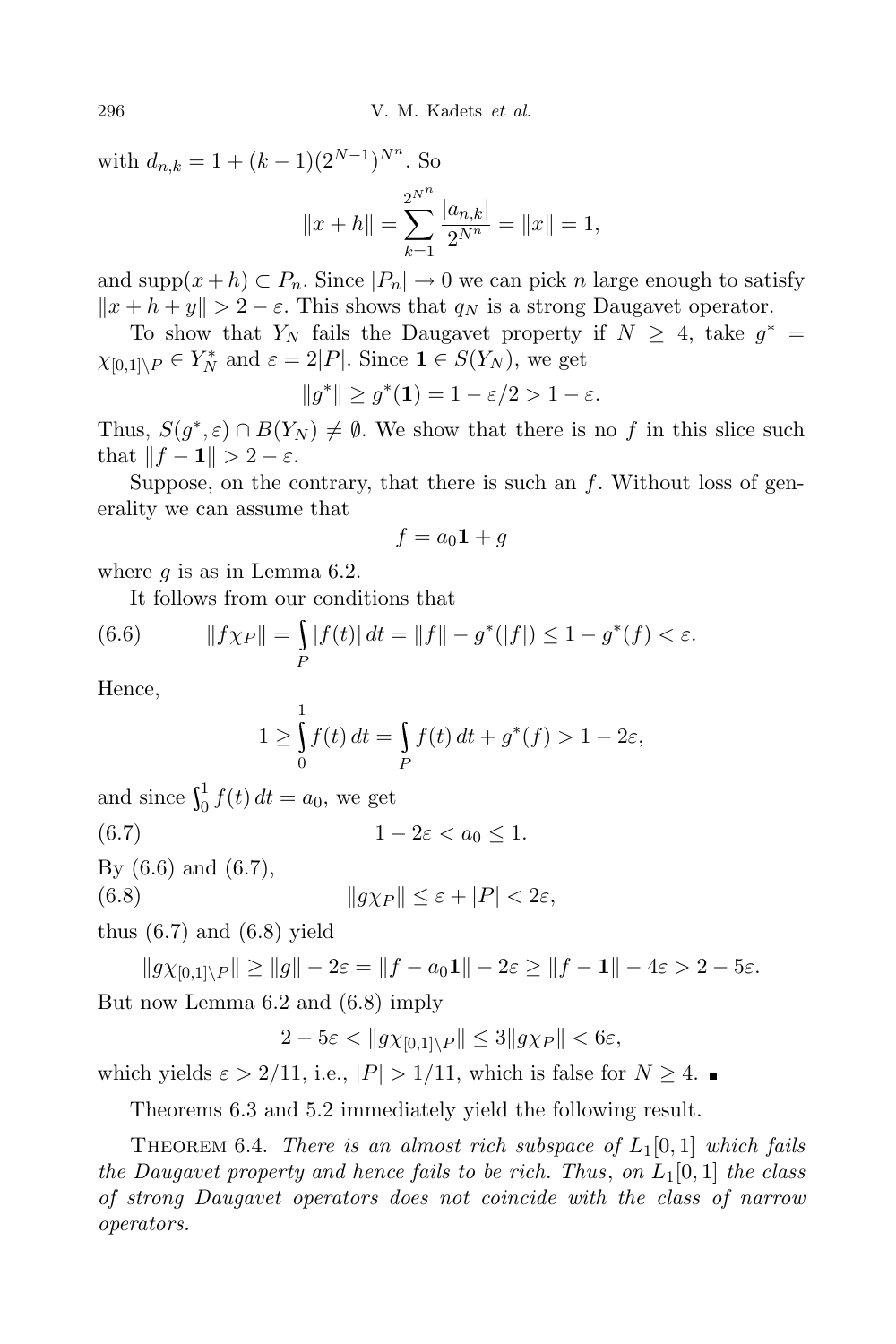**7. Questions.** We finish this paper with some questions which have remained open. We intend to deal with these problems in a future publication.

(1) Does the class of narrow operators on a Banach space *X* form a subsemigroup of  $\mathcal{OP}(X)$ ? [Added in the final version: We have recently constructed a counterexample on the space  $X = C([0, 1], \ell_1).$ 

(2) Is every narrow operator on  $L_1$  also  $L_1$ -narrow?

(3) Is the sum of two  $L_1$ -narrow operators from  $L_1$  to  $L_1$  again  $L_1$ narrow? This question is clearly related to the previous ones; we remark that the proof in [17, p. 69] which purportedly shows this to be true appears to have a gap.

(4) If *X* has the Daugavet property, does *X* have a subspace isomorphic to  $\ell_2$ ?

(5) If *T* is an operator on a space *X* with the Daugavet property which does not fix a copy of  $\ell_2$ , is T then narrow? We remark that the answer is affirmative in the case  $X = C[0, 1]$  by our Theorem 4.13 and a result due to Bourgain [3].

## **References**

- [1] Y. Abramovich, C. D. Aliprantis, and O. Burkinshaw, *The Daugavet equation in uniformly convex Banach spaces*, J. Funct. Anal. 97 (1991), 215–230.
- [2] E. Behrends, *On B´ar´any's theorem of Carath´eodory and Helly type*, Studia Math. 141 (2000), 235–250.
- [3] J. Bourgain, *A result on operators on C*[0*,* 1], J. Operator Theory 3 (1980), 275–289.
- [4] R. D. Bourgin, *Geometric Aspects of Convex Sets with the Radon–Nikod´ym Property*, Lecture Notes in Math. 993, Springer, Berlin, 1983.
- [5] I. K. Daugavet, *On a property of completely continuous operators in the space C*, Uspekhi Mat. Nauk 18 (1963), no. 5, 157–158 (in Russian).
- [6] W. J. Davis, T. Figiel, W. B. Johnson, and A. Pełczyński, *Factoring weakly compact operators*, J. Funct. Anal. 17 (1974), 311–327.
- [7] C. Foia¸s and I. Singer, *Points of diffusion of linear operators and almost diffuse operators in spaces of continuous functions*, Math. Z. 87 (1965), 434–450.
- [8] N. Ghoussoub, G. Godefroy, B. Maurey, and W. Schachermayer, *Some topological and geometrical structures in Banach spaces*, Mem. Amer. Math. Soc. 378 (1987).
- [9] N. Ghoussoub and H. P. Rosenthal, *Martingales, Gδ-embeddings and quotients of L*1, Math. Ann. 264 (1983), 321–332.
- [10] M. I. Kadets and V. M. Kadets, *Series in Banach Spaces*, Birkh¨auser, 1997.
- [11] V. M. Kadets, *Some remarks concerning the Daugavet equation*, Quaestiones Math. 19 (1996), 225–235.
- [12] V. M. Kadets and M. M. Popov, *The Daugavet property for narrow operators in rich subspaces of*  $C[0,1]$  *and*  $L_1[0,1]$ , St. Petersburg Math. J. 8 (1997), 571–584.
- [13] V. M. Kadets, R. V. Shvidkoy, G. G. Sirotkin, and D. Werner, *Banach spaces with the Daugavet property*, Trans. Amer. Math. Soc. 352 (2000), 855–873.
- [14] J. Lindenstrauss and L. Tzafriri, *Classical Banach Spaces I*, Springer, Berlin, 1977.
- [15] G. Ya. Lozanovski˘ı, *On almost integral operators in KB-spaces*, Vestnik Leningrad Univ. Mat. Mekh. Astronom. 21 (1966), no. 7, 35–44 (Russian).